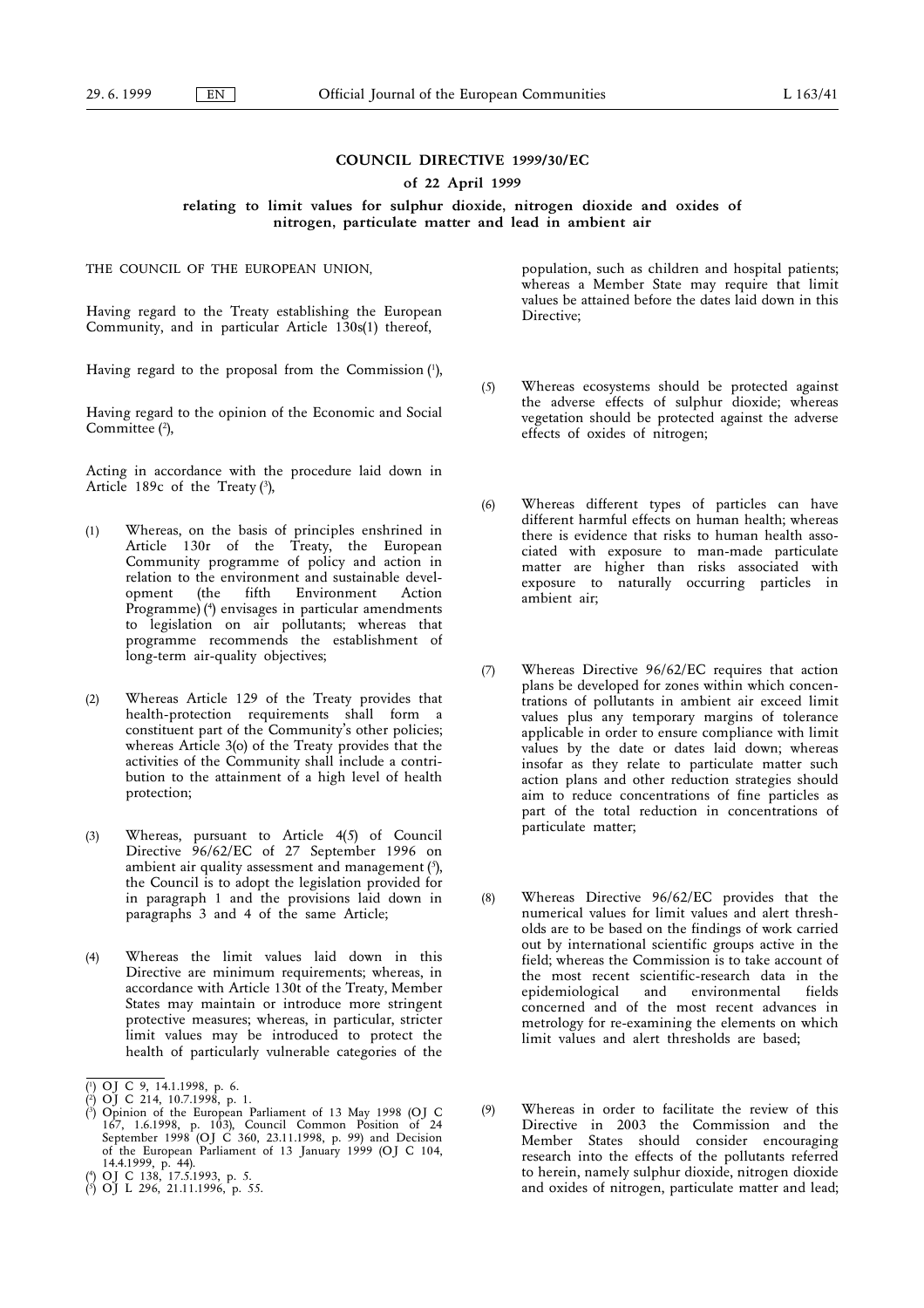- (10) Whereas standardised accurate measurement techniques and common criteria for the location of measuring stations are an important element in the assessment of ambient-air quality with a view to obtaining comparable information across the Community;
- (11) Whereas, in accordance with Article 12(1) of Directive 96/62/EC, the amendments necessary for adaptation to scientific and technical progress may relate solely to criteria and techniques for the assessment of concentrations of sulphur dioxide, nitrogen dioxide and oxides of nitrogen, particulate matter and lead or detailed arrangements for forwarding information to the Commission, and may not have the effect of modifying limit values or alert thresholds either directly or indirectly;
- (12) Whereas up-to-date information on concentrations of sulphur dioxide, nitrogen dioxide and oxides of nitrogen, particulate matter and lead in ambient air should be readily available to the public,

HAS ADOPTED THIS DIRECTIVE:

# *Article 1*

### **Objectives**

The objectives of this Directive shall be to:

- establish limit values and, as appropriate, alert thresholds for concentrations of sulphur dioxide, nitrogen dioxide and oxides of nitrogen, particulate matter and lead in ambient air intended to avoid, prevent or reduce harmful effects on human health and the environment as a whole,
- assess concentrations of sulphur dioxide, nitrogen dioxide and oxides of nitrogen, particulate matter and lead in ambient air on the basis of common methods and criteria,
- obtain adequate information on concentrations of sulphur dioxide, nitrogen dioxide and oxides of nitrogen, particulate matter and lead in ambient air and ensure that it is made available to the public,
- maintain ambient-air quality where it is good and improve it in other cases with respect to sulphur dioxide, nitrogen dioxide and oxides of nitrogen, particulate matter and lead.

# *Article 2*

### **Definitions**

For the purposes of this Directive:

1. 'ambient air' shall mean outdoor air in the troposphere, excluding work places;

- 2. 'pollutant' shall mean any substance introduced directly or indirectly by man into the ambient air and likely to have harmful effects on human health and/or the environment as a whole;
- 3. 'level' shall mean the concentration of a pollutant in ambient air or the deposition thereof on surfaces in a given time;
- 4. 'assessment' shall mean any method used to measure, calculate, predict or estimate the level of a pollutant in the ambient air;
- 5. 'limit value' shall mean a level fixed on the basis of scientific knowledge, with the aim of avoiding, preventing or reducing harmful effects on human health and/or the environment as a whole, to be attained within a given period and not to be exceeded once attained;
- 6. 'alert threshold' shall mean a level beyond which there is a risk to human health from brief exposure and at which immediate steps shall be taken by the Member States as laid down in Directive 96/62/EC;
- 7. 'margin of tolerance' shall mean the percentage of the limit value by which this value may be exceeded subject to the conditions laid down in Directive 96/ 62/EC;
- 8. 'zone' shall mean part of their territory delimited by the Member States;
- 9. 'agglomeration' shall mean a zone with a population concentration in excess of 250 000 inhabitants or, where the population concentration is 250 000 inhabitants or less, a population density per km<sup>2</sup> which for the Member States justifies the need for ambient air quality to be assessed and managed.
- 10. 'oxides of nitrogen' shall mean the sum of nitric oxide and nitrogen dioxide added as parts per billion and expressed as nitrogen dioxide in micrograms per cubic meter;
- 11. ' $PM_{10}$ ' shall mean particulate matter which passes through a size-selective inlet with a 50 % efficiency cut-off at 10 µm aerodynamic diameter;
- 12. 'PM<sub>25</sub>' shall mean particulate matter which passes through a size-selective inlet with a 50 % efficiency cut-off at 2,5µm aerodynamic diameter;
- 13. 'upper assessment threshold' shall mean a level specified in Annex V, below which a combination of measurements and modelling techniques may be used to assess ambient-air quality, in accordance with Article 6(3) of Directive 96/62/EC;
- 14. 'lower assessment threshold' shall mean a level specified in Annex V, below which modelling or objectiveestimation techniques alone may be used to assess ambient-air quality in accordance with Article 6(4) of Directive 96/62/EC;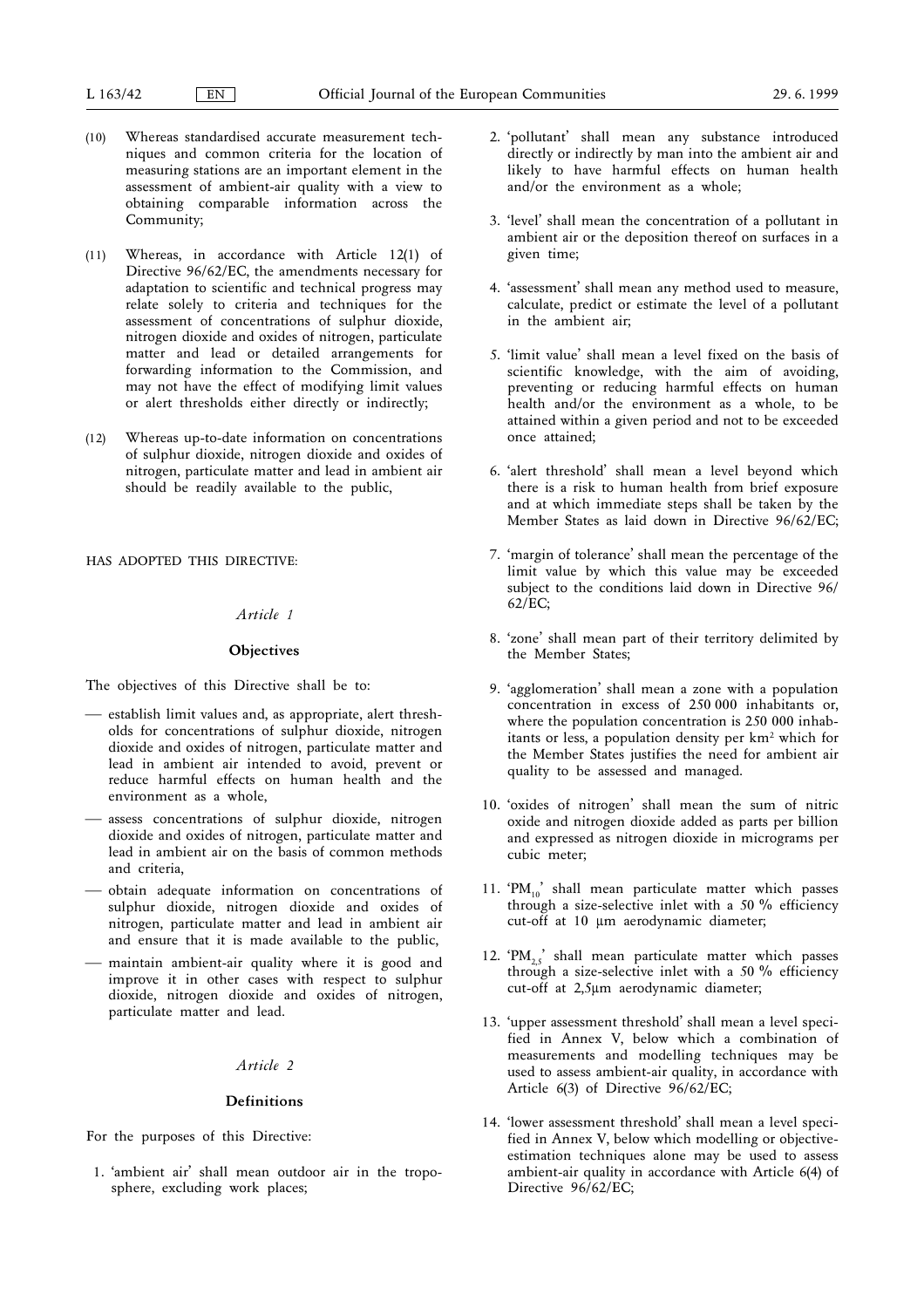- 15. 'natural events' shall mean volcanic eruptions, seismic activities, geothermal activities, wild-land fires, highwind events or the atmospheric resuspension or transport of natural particles from dry regions;
- 16. 'fixed measurements' shall mean measurements taken in accordance with Article 6(5) of Directive 96/62/EC.

## *Article 3*

#### **Sulphur dioxide**

1. Member States shall take the measures necessary to ensure that concentrations of sulphur dioxide in ambient air, as assessed in accordance with Article 7, do not exceed the limit values laid down in Section I of Annex I from the dates specified therein.

The margins of tolerance laid down in Section I of Annex I shall apply in accordance with Article 8 of Directive 96/62/EC.

2. The alert threshold for concentrations of sulphur dioxide in ambient air shall be that laid down in Section II of Annex I.

In order to assist the Commission in preparing the report provided for in Article 10, until 31 December 2003 Member States shall, where practicable, record data on concentrations of sulphur dioxide averaged over ten minutes from certain measuring stations which they have selected as representative of air quality in inhabited areas close to sources and at which hourly concentrations are measured. At the same time as data are supplied on hourly concentrations in accordance with Article 11(1) of Directive 96/62/EC, Member States shall report to the Commission, for those selected measuring stations, the number of ten-minute concentrations which have exceeded 500 µg/m3, the number of days within the calendar year on which that occurred, the number of those days on which hourly concentrations of sulphur dioxide simultaneously exceeded 350 µg/m3 and the maximum ten-minute concentration recorded.

4. Member States may designate zones or agglomerations within which limit values for sulphur dioxide as laid down in Section I of Annex I are exceeded owing to concentrations of sulphur dioxide in ambient air due to natural sources. Member States shall send the Commission lists of any such zones or agglomerations together with information on concentrations and sources of sulphur dioxide therein. When informing the Commission in accordance with Article 11(1) of Directive 96/62/ EC, Member States shall provide the necessary justification to demonstrate that any exceedances are due to natural sources.

Within such zones or agglomerations Member States shall be obliged to implement action plans in accordance with Article 8(3) of Directive 96/62/EC only where the limit values laid down in Section I of Annex I are exceeded owing to man-made emissions.

## *Article 4*

## **Nitrogen dioxide and oxides of nitrogen**

1. Member States shall take the measures necessary to ensure that concentrations of nitrogen dioxide and, where applicable, of oxides of nitrogen, in ambient air, as assessed in accordance with Article 7, do not exceed the limit values laid down in Section I of Annex II as from the dates specified therein.

The margins of tolerance laid down in Section I of Annex II shall apply in accordance with Article 8 of Directive 96/62/EC.

2. The alert threshold for concentrations of nitrogen dioxide in ambient air shall be that laid down in Section II of Annex II.

### *Article 5*

#### **Particulate matter**

1. Member States shall take the measures necessary to ensure that concentrations of  $PM_{10}$  in ambient air, as assessed in accordance with Article 7, do not exceed the limit values laid down in Section I of Annex III as from the dates specified therein.

The margins of tolerance laid down in Section I of Annex III shall apply in accordance with Article 8 of Directive 96/62/EC.

2. Member States shall ensure that measuring stations to supply data on concentrations of  $PM_{2,5}$  are installed and operated. Each Member State shall choose the number and the siting of the stations at which  $PM_{25}$  is to be measured as representative of concentrations of PM<sub>2</sub>, within that Member State. Where possible sampling points for  $PM_{25}$  shall be co-located with sampling points for  $PM_{10}$ .

Within nine months of the end of each year Member States shall send the Commission the arithmetic mean, the median, the ninety-eighth percentile and the maximum concentration calculated from measurements of PM<sub>25</sub> over any twenty-four hours within that year. The ninety-eighth percentile shall be calculated in accordance with the procedure laid down in Section 4 of Annex I to Council Decision 97/101/EC of 27 January 1997 establishing a reciprocal exchange of information and data from networks and individual stations measuring ambient air pollution within the Member States (1).

3. Action plans for  $PM_{10}$  prepared in accordance with Article 8 of Directive 96/62/EC and general strategies for decreasing concentrations of  $PM_{10}$  shall also aim to reduce concentrations of  $PM_{25}$ .

<sup>(</sup> 1) OJ L 35, 5.2.1997, p. 14.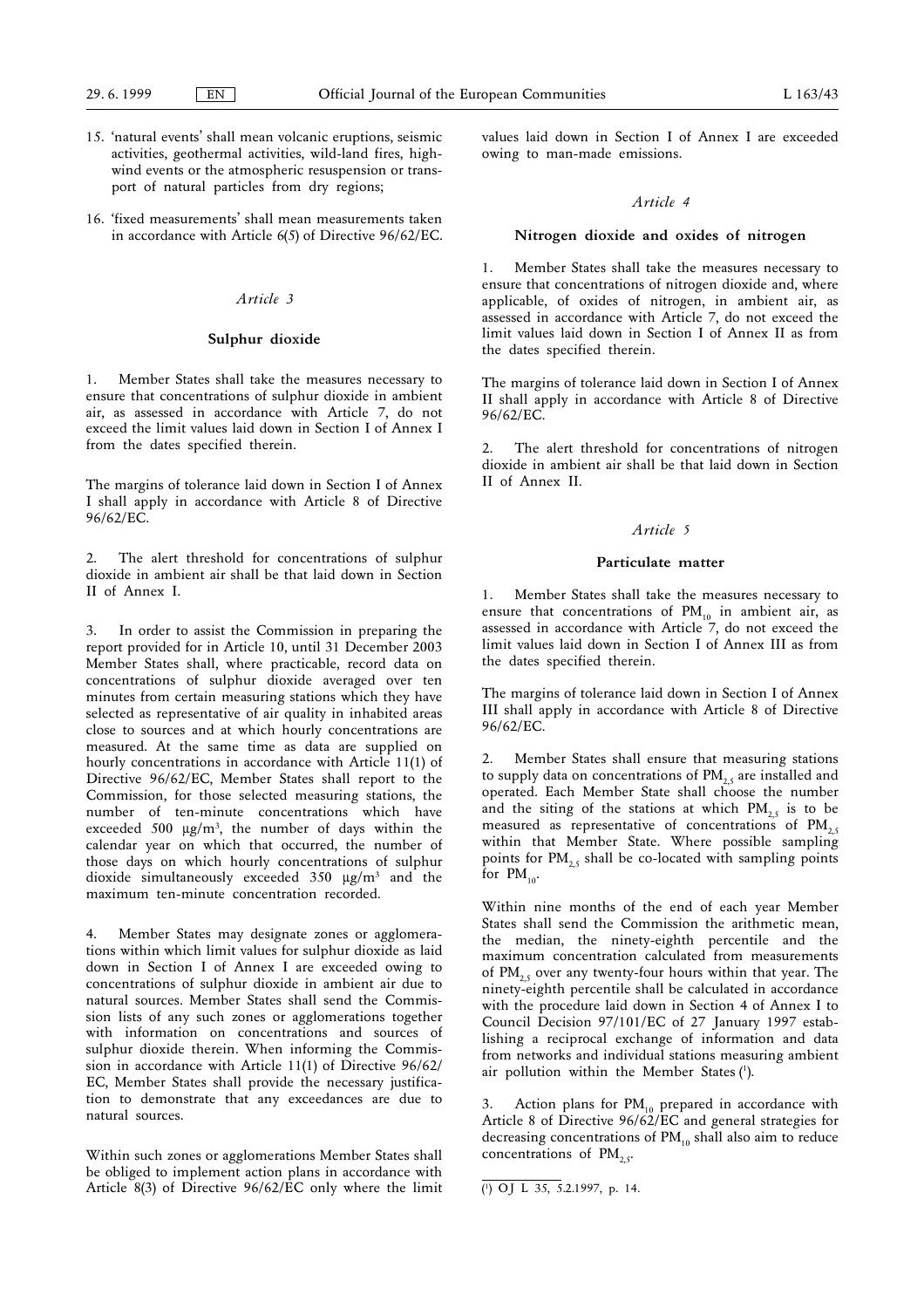4. Where the limit values for  $PM_{10}$  laid down in Section I of Annex III are exceeded owing to concentrations of  $PM_{10}$  in ambient air due to natural events which result in concentrations significantly in excess of normal background levels from natural sources, Member States shall inform the Commission in accordance with Article 11(1) of Directive 96/62/EC, providing the necessary justification to demonstrate that such exceedances are due to natural events. In such cases, Member States shall be obliged to implement action plans in accordance with Article 8(3) of Directive 96/62/EC only where the limit values laid down in Section I of Annex III are exceeded owing to causes other than natural events.

5. Member States may designate zones or agglomerations within which limit values for  $PM_{10}$  as laid down in Section I of Annex III are exceeded owing to concentrations of  $PM_{10}$  in ambient air due to the resuspension of particulates following the winter sanding of roads. Member States shall send the Commission lists of any such zones or agglomerations together with information on concentrations and sources of  $PM_{10}$  therein. When informing the Commission in accordance with Article 11(1) of Directive 96/62/EC, Member States shall provide the necessary justification to demonstrate that any exceedances are due to such resuspended particulates, and that reasonable measures have been taken to lower the concentrations.

Within such zones or agglomerations Member States shall be obliged to implement action plans in accordance with Article 8(3) of Directive 96/62/EC only where the limit values laid down in Section I of Annex III are exceeded owing to  $PM_{10}$  levels other than those caused by winter road sanding.

## *Article 6*

## **Lead**

Member States shall take the measures necessary to ensure that concentrations of lead in ambient air, as assessed in accordance with Article 7, do not exceed the limit values laid down in Section I of Annex IV as from the dates specified therein.

The margins of tolerance laid down in Section I of Annex IV shall apply in accordance with Article 8 of Directive 96/62/EC.

# *Article 7*

### **Assessment of concentrations**

The upper and lower assessment thresholds for sulphur dioxide, nitrogen dioxide and oxides of nitrogen, particulate matter and lead for the purposes of Article 6 of Directive 96/62/EC shall be those laid down in Section I of Annex V.

The classification of each zone or agglomeration for the purposes of the same Article 6 shall be reviewed at least every five years in accordance with the procedure laid down in Section II of Annex V. Classification shall be reviewed earlier in the event of significant changes in activities relevant to ambient concentrations of sulphur dioxide, nitrogen dioxide or, where relevant, oxides of nitrogen, particulate matter or lead.

2. The criteria for determining the location of sampling points for the measurement of sulphur dioxide, nitrogen dioxide and oxides of nitrogen, particulate matter and lead in ambient air shall be those listed in Annex VI. The minimum number of sampling points for fixed measurements of concentrations of each relevant pollutant shall be as laid down in Annex VII and they shall be installed in each zone or agglomeration within which measurement is required if fixed measurement is the sole source of data on concentrations within it.

3. For zones and agglomerations within which information from fixed measurement stations is supplemented by information from other sources, such as emission inventories, indicative measurement methods and airquality modelling, the number of fixed measuring stations to be installed and the spatial resolution of other techniques shall be sufficient for the concentrations of air pollutants to be established in accordance with Section I of Annex VI and Section I of Annex VIII.

4. For zones and agglomerations within which measurement is not required, modelling or objective-estimation techniques may be used.

5. The reference methods for the analysis of sulphur dioxide, of nitrogen dioxide and of oxides of nitrogen and for the sampling and analysis of lead shall be as laid down in Sections I to III of Annex IX.

The reference method for the sampling and measurement of PM<sub>10</sub> shall be as laid down in Section IV of Annex IX.

The provisional reference method for the sampling and measurement of  $PM<sub>25</sub>$  shall be as laid down in Section V of Annex IX.

The reference techniques for air-quality modelling shall be as laid down in Section VI of Annex IX.

6. The date by which Member States shall inform the Commission of the methods they have used for the preliminary assessment of air quality under Article 11(1)(d) of Directive 96/62/EC shall be eighteen months after the entry into force of this Directive.

7. Any amendments necessary to adapt this Article and Annexes V to IX to scientific and technical progress shall be adopted in accordance with the procedure laid down in Article 12 of Directive 96/62/EC.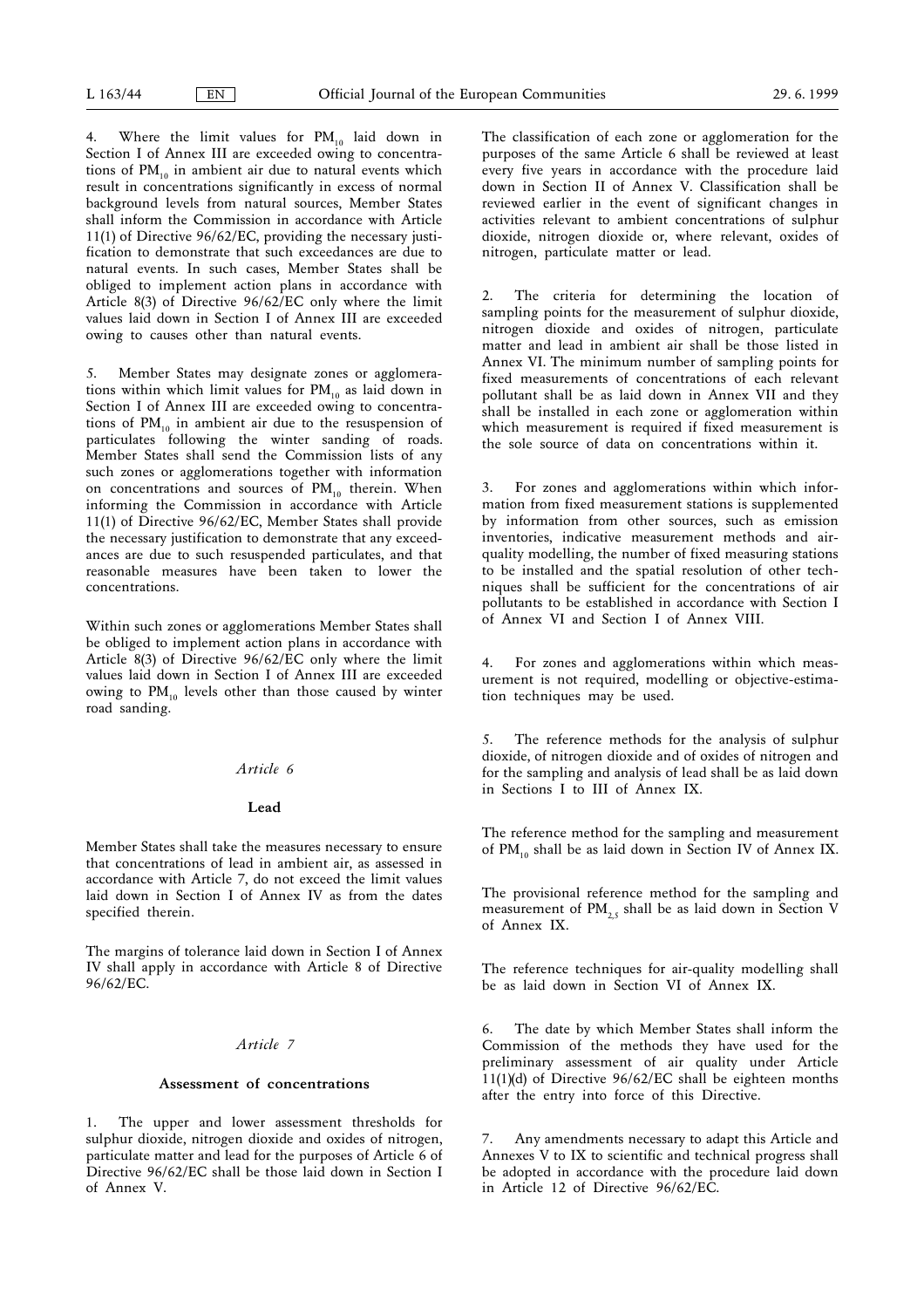# *Article 8*

# **Public information**

1. Member States shall ensure that up-to-date information on ambient concentrations of sulphur dioxide, nitrogen dioxide and oxides of nitrogen, particulate matter and lead is routinely made available to the public as well as to appropriate organisations such as environmental organisations, consumer organisations, organisations representing the interests of sensitive populations and other relevant health-care bodies by means, for example, of broadcast media, press, information screens or computer-network services.

Information on ambient concentrations of sulphur dioxide, nitrogen dioxide and particulate matter shall be updated on at least a daily basis, and, in the case of hourly values for sulphur dioxide and nitrogen dioxide, wherever practicable, information shall be updated on an hourly basis. Information on ambient concentrations of lead shall be updated on a three-monthly basis.

Such information shall at least indicate any exceeding of the concentrations in the limit values and alert thresholds over the averaging periods laid down in Annexes I to IV. It shall also provide a short assessment in relation to limit values and alert thresholds and appropriate information regarding effects on health.

When making plans or programmes available to the public under Article 8(3) of Directive 96/62/EC, including plans or programmes referred to under Articles 3(4), 5(4) and 5(5) of this Directive, Member States shall also make them available to the organisations referred to in paragraph 1.

3. When an alert threshold laid down in Annex I or II is exceeded, details made available to the public in accordance with Article 10 of Directive 96/62/EC shall at least include the items listed in Section III of the Annex in question.

4. Information made available to the public and to organisations under paragraphs 1 and 3 shall be clear, comprehensible and accessible.

# *Article 9*

## **Repeals and transitional arrangements**

1. Council Directive 80/779/EEC of 15 July 1980 on air-quality limit values and guide values for sulphur dioxide and suspended particulates (1 ) shall be repealed

with effect from 19 July 2001 except that Articles 1, 2(1), 3(1), 9, 15 and 16 of Directive 80/779/EEC and Annexes I, IIIb and IV thereto shall be repealed with effect from 1 January 2005.

2. Council Directive 82/884/EEC of 3 December 1982 on a limit value for lead in the air  $(2)$  shall be repealed with effect from 19 July 2001 except that Articles 1, 2, 3(1), 7, 12 and 13 of Directive 82/884/EEC shall be repealed with effect from 1 January 2005.

3. Council Directive 85/203/EEC of 7 March 1985 on air-quality standards for nitrogen dioxide (3) shall be repealed with effect from 19 July 2001 except that Articles 1(1), first indent, and (2), 2, first indent,  $3(1)$ , 5, 9, 15 and 16 of Directive 85/203/EEC and Annex I thereto shall be repealed with effect from 1 January 2010.

4. From 19 July 2001 Member States shall employ measurement stations and other methods of air-quality assessment that comply with this Directive to assess concentrations of sulphur dioxide, nitrogen dioxide and lead in ambient air to obtain data for the purpose of demonstrating compliance with the limit values laid down in Directives 80/779/EEC, 82/884/EEC and 85/ 203/EEC until such time as the limit values laid down in those Directives cease to apply.

5. From 19 July 2001 Member States may employ measurement stations and other methods of air-quality assessment that comply with this Directive as regards  $PM_{10}$  to assess concentrations of suspended particulate matter for the purpose of demonstrating compliance with the limit values for total suspended particulates laid down in Annex IV to Directive 80/779/EEC; for the purpose of demonstrating such compliance, however, the data so collected shall be multiplied by a factor of 1.2.

Member States shall inform the Commission of any exceedances of the limit values laid down in Directives 80/779/EEC, 82/884/EEC and 85/203/EEC, together with the values recorded, the reasons for each recorded instance and the measures taken to prevent any recurrence, within nine months of the end of each year in accordance with the procedure laid down in Article 11 of Directive 96/62/EC until such time as the limit values laid down in those Directives cease to apply.

7. In the zones in which a Member State considers it necessary to limit or prevent a foreseeable increase in pollution by sulphur dioxide, oxides of nitrogen or suspended particulate matter it may continue to use the guide values for the protection of ecosystems laid down in Annex II to Directive 80/779/EEC and in Annex II to Directive 85/203/EEC.

<sup>(</sup> $\vert$ ) OJ L 229, 30.8.1980, p. 30. (3)

<sup>(</sup> 2 ) OJ L 378, 31.12.1982, p. 15.

<sup>)</sup> OJ L 87, 27.3.1985, p. 1.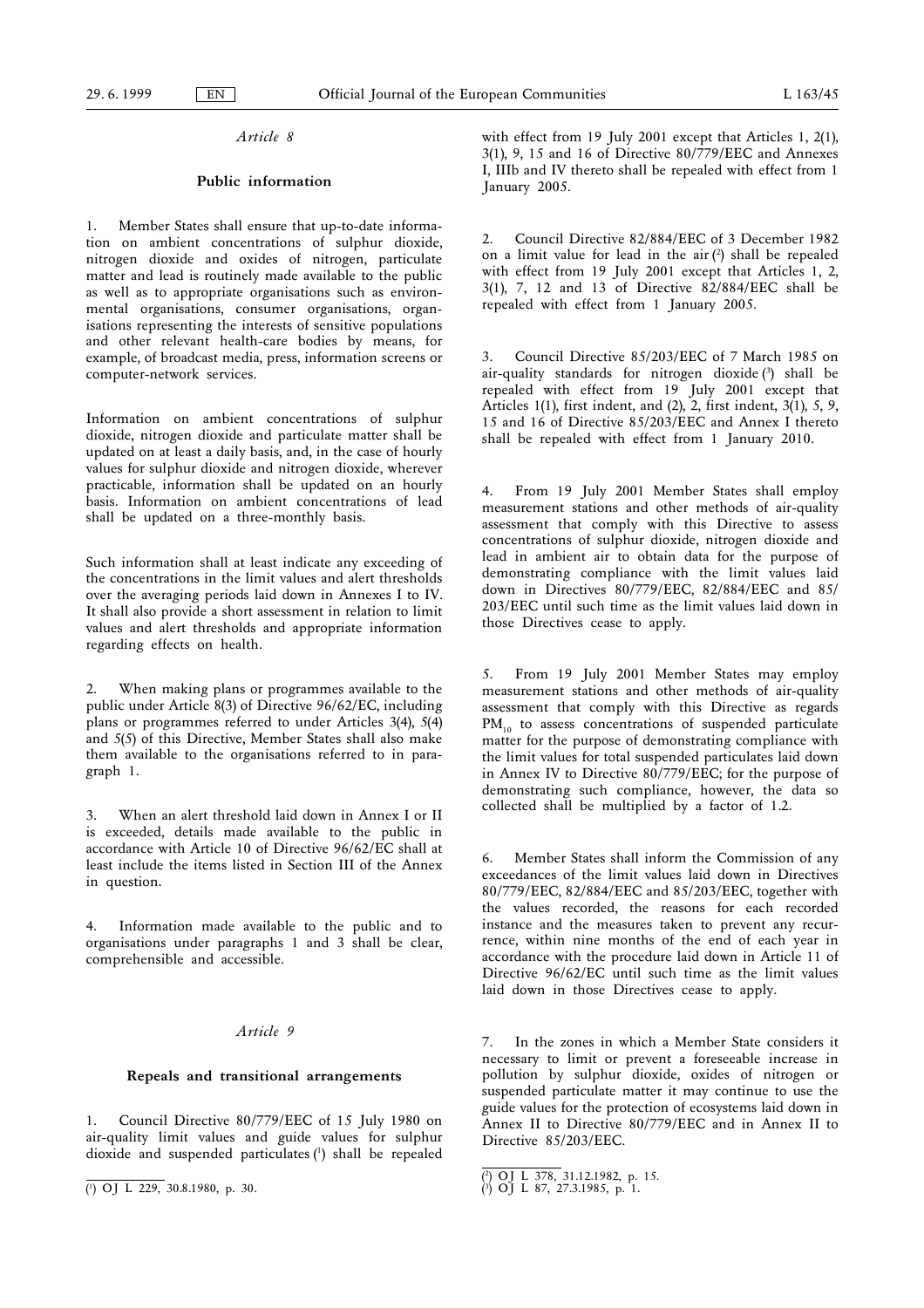# *Article 10*

## **Report and review**

No later than 31 December 2003 the Commission shall submit to the European Parliament and the Council a report based on the experience acquired in the application of this Directive and, in particular, on the results of the most recent scientific research concerning the effects on human health and ecosystems of exposure to sulphur dioxide, nitrogen dioxide and oxides of nitrogen, different fractions of particulate matter and lead, and on technological developments including the progress achieved in methods of measuring and otherwise assessing concentrations of particulate matter in ambient air and the deposition of particulate matter and lead on surfaces.

With a view to maintaining a high level of protection of human health and the environment and taking into account the experience acquired in the application of this Directive in Member States including, in particular, the conditions as laid down in Annex VI under which measurement has been carried out, the aforementioned report will be accompanied by proposals for the amendment of this Directive if appropriate. In particular, the Commission will examine the limit values for the second stage for  $PM_{10}$  with a view to making them mandatory and will consider confirming or altering the limit values for the second stage and, if appropriate, for the first stage. In addition, the Commission will give particular attention to setting limit values for  $PM_{2,5}$  or different fractions of particulate matter, as appropriate. Furthermore the Commission will examine the annual limit value for the protection of human health for nitrogen dioxide and will make a proposal confirming or modifying that value. It will also examine the hourly limit value for nitrogen dioxide in the light of World Health Organisation guidelines and consider whether that limit value should be confirmed or altered.

The Commission will also consider whether alert thresholds can be set, consistent with other pollutants in this Directive, for  $PM_{10}$ ,  $PM_{25}$  or particular fractions of particulate matter, as appropriate.

### *Article 11*

# **Penalties**

Member States shall determine the penalties applicable to breaches of the national provisions adopted pursuant to this Directive. Those penalties shall be effective, proportionate and dissuasive.

### *Article 12*

## **Implementation**

1. The Member States shall bring into force the laws, regulations and administrative provisions necessary to comply with this Directive by 19 July 2001. They shall forthwith inform the Commission thereof.

When the Member States adopt those measures, these shall contain references to this Directive or shall be accompanied by such references on the occasion of their official publication. The methods of making such reference shall be laid down by the Member States.

2. The Member States shall communicate to the Commission the texts of the main provisions of national law which they adopt in the field covered by this Directive.

#### *Article 13*

### **Entry into force**

This Directive shall enter into force on the twentieth day after that of its publication in the *Official Journal of the European Communities*.

### *Article 14*

#### **Addressees**

This Directive is addressed to the Member States.

Done at Luxembourg, 22 April 1999.

*For the Council The President* W. MÜLLER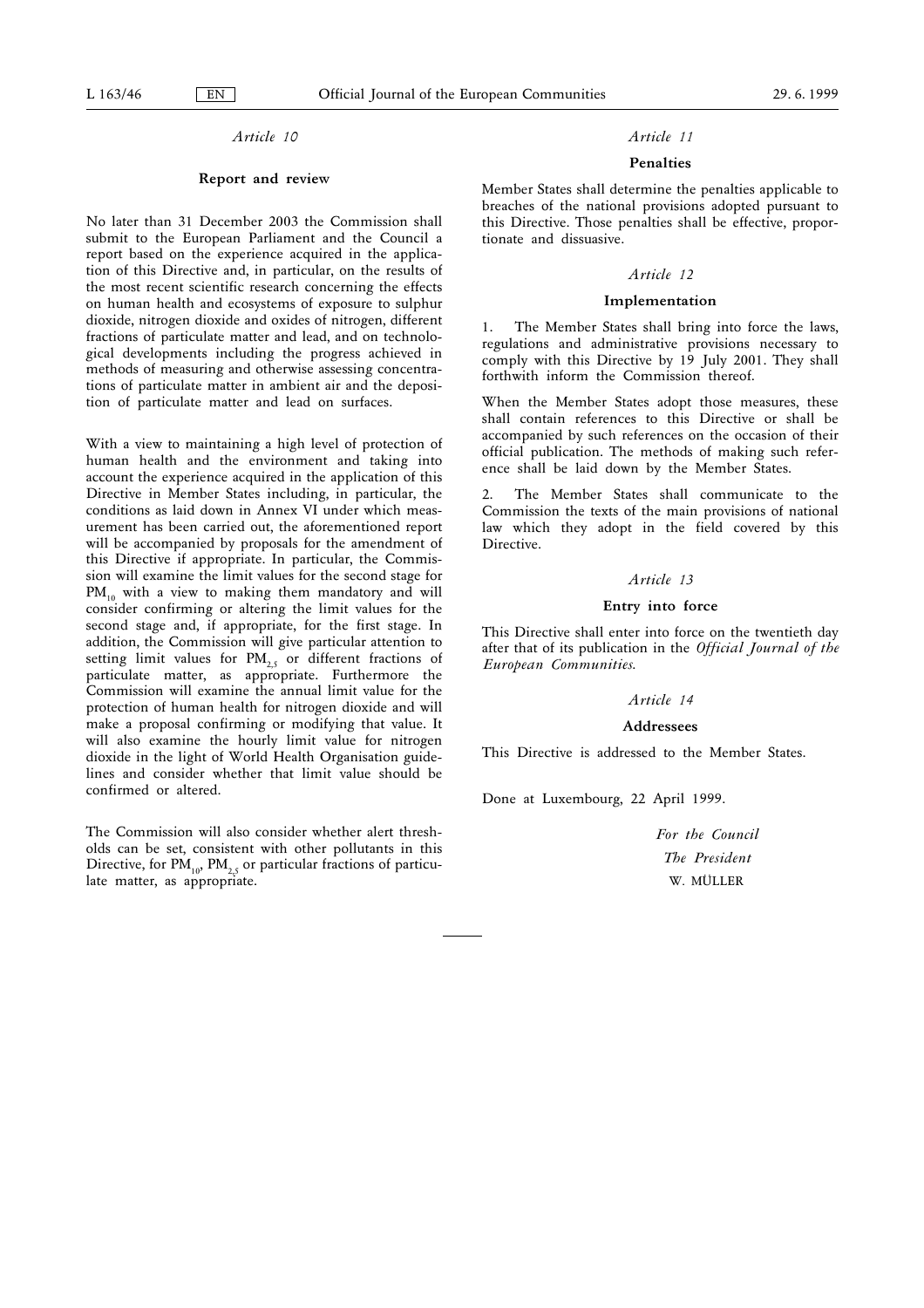# *ANNEX I*

## **LIMIT VALUES AND THE ALERT THRESHOLD FOR SULPHUR DIOXIDE**

#### I. **Limit values for sulphur dioxide**

Limit values must be expressed in  $\mu$ g/m<sup>3</sup>. The volume must be standardised at a temperature of 293 °K and a pressure of 101,3 kPa.

|                                                                | Averaging<br>period                                                 | Limit value                                                                                       | Margin of tolerance                                                                                                                                                                                                              | Date by which limit<br>value is to be met |
|----------------------------------------------------------------|---------------------------------------------------------------------|---------------------------------------------------------------------------------------------------|----------------------------------------------------------------------------------------------------------------------------------------------------------------------------------------------------------------------------------|-------------------------------------------|
| 1. Hourly limit value<br>for the protection<br>of human health | 1 hour                                                              | 350 $\mu$ g/m <sup>3</sup> , not<br>to be exceeded<br>than 24<br>more<br>times a calendar<br>year | 150 $\mu$ g/m <sup>3</sup> (43 %)<br>on the entry into<br>force of this Dir-<br>ective, reducing on<br>1 January 2001 and<br>every 12 months<br>thereafter by equal<br>annual percentages<br>to reach $0\%$ by 1<br>January 2005 | 1 January 2005                            |
| 2. Daily limit value<br>for the protection<br>of human health  | 24 hours                                                            | 125 $\mu$ g/m <sup>3</sup> , not<br>to be exceeded<br>than 3<br>more<br>times a calendar<br>year  | None                                                                                                                                                                                                                             | 1 January 2005                            |
| 3. Limit value for<br>the protection of<br>ecosystems          | Calendar<br>year<br>and winter<br>(1)<br>October to<br>31<br>March) | $20 \mu g/m^3$                                                                                    | None                                                                                                                                                                                                                             | 19 July 2001                              |

### II. **Alert threshold for sulphur dioxide**

500 µg/m3 measured over three consecutive hours at locations representative of air quality over at least 100 km2 or an entire zone or agglomeration, whichever is the smaller.

## III. **Minimum details to be made available to the public when the alert threshold for sulphur dioxide is exceeded**

Details to be made available to the public should include at least:

- the date, hour and place of the occurrence and the reasons for the occurrence, where known;
- any forecasts of:
	- changes in concentrations (improvement, stabilisation, or deterioration), together with the reasons for those changes,
	- the geographical area concerned,
	- the duration of the occurence;
- the type of population potentially sensitive to the occurrence;
- the precautions to be taken by the sensitive population concerned.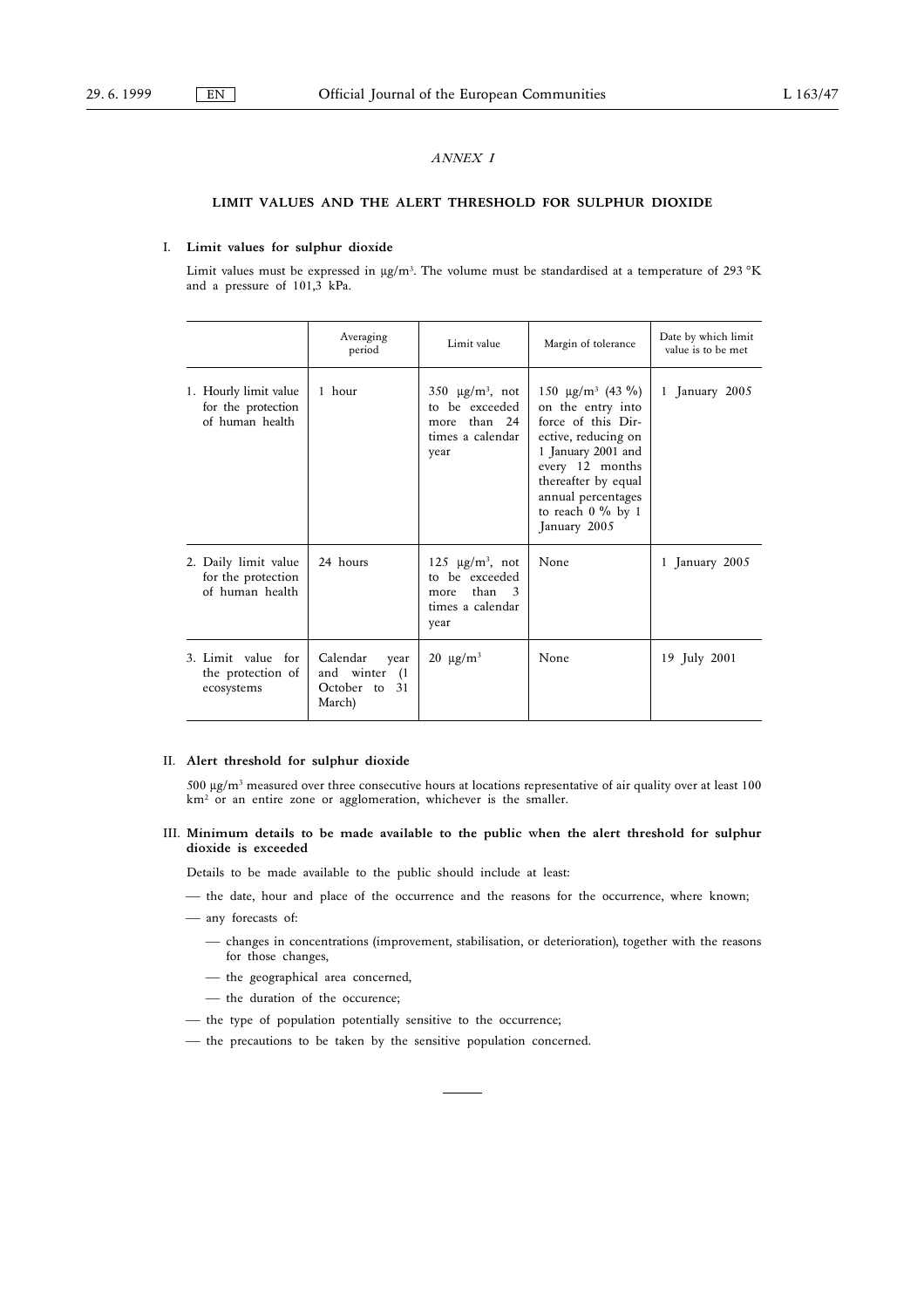### *ANNEX II*

### LIMIT VALUES FOR NITROGEN DIOXIDE (NO<sub>2</sub>) AND OXIDES OF NITROGEN (NO<sub>2</sub>) AND **THE ALERT THRESHOLD FOR NITROGEN DIOXIDE**

## I. **Limit values for nitrogen dioxide and oxides of nitrogen**

Limit values must be expressed in  $\mu$ g/m<sup>3</sup>. The volume must be standardised at a temperature of 293 °K and a pressure of 101,3 kPa.

|                                                                | Averaging<br>period | Limit value                                                                                                    | Margin of tolerance                                                                                                                                                                              | Date by which<br>limit value is to<br>be met |
|----------------------------------------------------------------|---------------------|----------------------------------------------------------------------------------------------------------------|--------------------------------------------------------------------------------------------------------------------------------------------------------------------------------------------------|----------------------------------------------|
| 1. Hourly limit value<br>for the protection<br>of human health | $1$ hour            | 200 μg/m <sup>3</sup> NO <sub>2</sub> ,<br>not to be ex-<br>ceeded<br>more<br>than 18 times a<br>calendar year | $50\%$ on the entry<br>into force of this<br>Directive, reducing<br>on 1 January 2001<br>and every 12 months<br>thereafter by equal<br>annual percentages<br>to reach $0\%$ by 1<br>January 2010 | January 2010<br>$\mathbf{1}$                 |
| 2. Annual limit value<br>for the protection<br>of human health | Calendar year       | 40 $\mu$ g/m <sup>3</sup> NO <sub>2</sub>                                                                      | $50\%$ on the entry<br>into force of this<br>Directive, reducing<br>on 1 January 2001<br>and every 12 months<br>thereafter by equal<br>annual percentages to<br>reach $0\%$ by 1<br>January 2010 | 1 January 2010                               |
| 3. Annual limit value<br>for the protection<br>of vegetation   | Calendar year       | 30 $\mu$ g/m <sup>3</sup> NO <sub>.</sub>                                                                      | None                                                                                                                                                                                             | 19 July 2001                                 |

### II. **Alert threshold for nitrogen dioxide**

400 µg/m3 measured over three consecutive hours at locations representative of air quality over at least 100  $km<sup>2</sup>$  or an entire zone or agglomeration, whichever is the smaller.

## III. **Minimum details to be made available to the public when the alert threshold for nitrogen dioxide is exceedeed**

Details to be made available to the public should include at least:

- the date, hour and place of the occurrence and the reasons for the occurrence, where known;
- any forecasts of:
	- changes in concentrations (improvement, stabilisation, or deterioration), together with the reasons for those changes,
	- the geographical area concerned,
	- the duration of the occurrence;
- the type of population potentially sensitive to the occurrence;
- the precautions to be taken by the sensitive population concerned.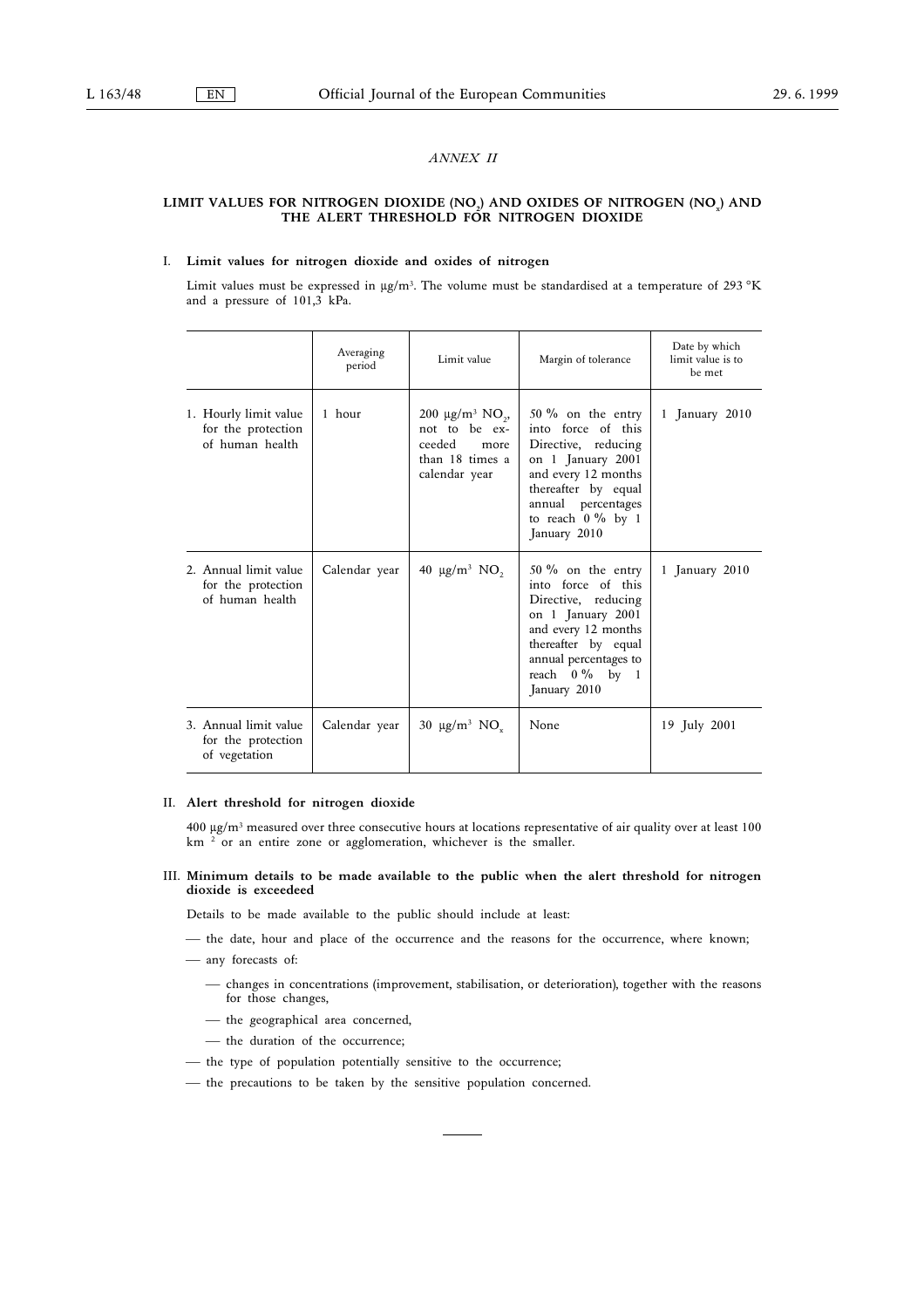# *ANNEX III*

# LIMIT VALUES FOR PARTICULATE MATTER (PM<sub>10</sub>)

|                                                                       | Averaging<br>period | Limit value                                                                                                 | Margin of<br>tolerance                                                                                                                                                                      | Date by which<br>limit value is to be<br>met |
|-----------------------------------------------------------------------|---------------------|-------------------------------------------------------------------------------------------------------------|---------------------------------------------------------------------------------------------------------------------------------------------------------------------------------------------|----------------------------------------------|
| STAGE 1                                                               |                     |                                                                                                             |                                                                                                                                                                                             |                                              |
| 1. 24-hour limit value for the<br>protection<br>of<br>human<br>health | 24 hours            | 50 $\mu$ g/m <sup>3</sup> PM <sub>10</sub> , not to be<br>exceeded more than<br>35<br>times a calendar year | 50 % on the entry into<br>force of<br>this Directive,<br>reducing on 1 January 2001<br>and every 12 months there-<br>after by equal annual<br>percentages to reach 0 % by<br>1 January 2005 | 1 January 2005                               |
| 2. Annual limit value for the<br>protection<br>of<br>human<br>health  | Calendar year       | 40 µg/m <sup>3</sup> PM <sub>10</sub>                                                                       | 20 % on the entry into<br>force of this Directive,<br>reducing on 1 January 2001<br>and every 12 months there-<br>after by equal annual<br>percentages to reach 0 % by<br>1 January 2005    | 1 January 2005                               |
| STAGE $2(^{1})$                                                       |                     |                                                                                                             |                                                                                                                                                                                             |                                              |
| 1. 24-hour limit value for the<br>protection<br>of<br>human<br>health | 24 hours            | 50 $\mu$ g/m <sup>3</sup> PM <sub>10</sub> , not to be<br>exceeded more than 7 times<br>a calendar year     | To be derived from data and<br>to be equivalent to the Stage<br>1 limit value                                                                                                               | 1 January 2010                               |
| 2. Annual limit value for the<br>protection<br>of<br>human<br>health  | Calendar year       | 20 $\mu$ g/m <sup>3</sup> PM <sub>10</sub>                                                                  | 50 % on 1 January 2005<br>reducing every 12 months<br>thereafter by equal annual<br>percentages to reach 0 % by<br>1 January 2010                                                           | 1 January 2010                               |

( 1 ) Indicative limit values to be reviewed in the light of further information on health and environmental effects, technical feasibility and experience in the application of Stage 1 limit values in the Member States.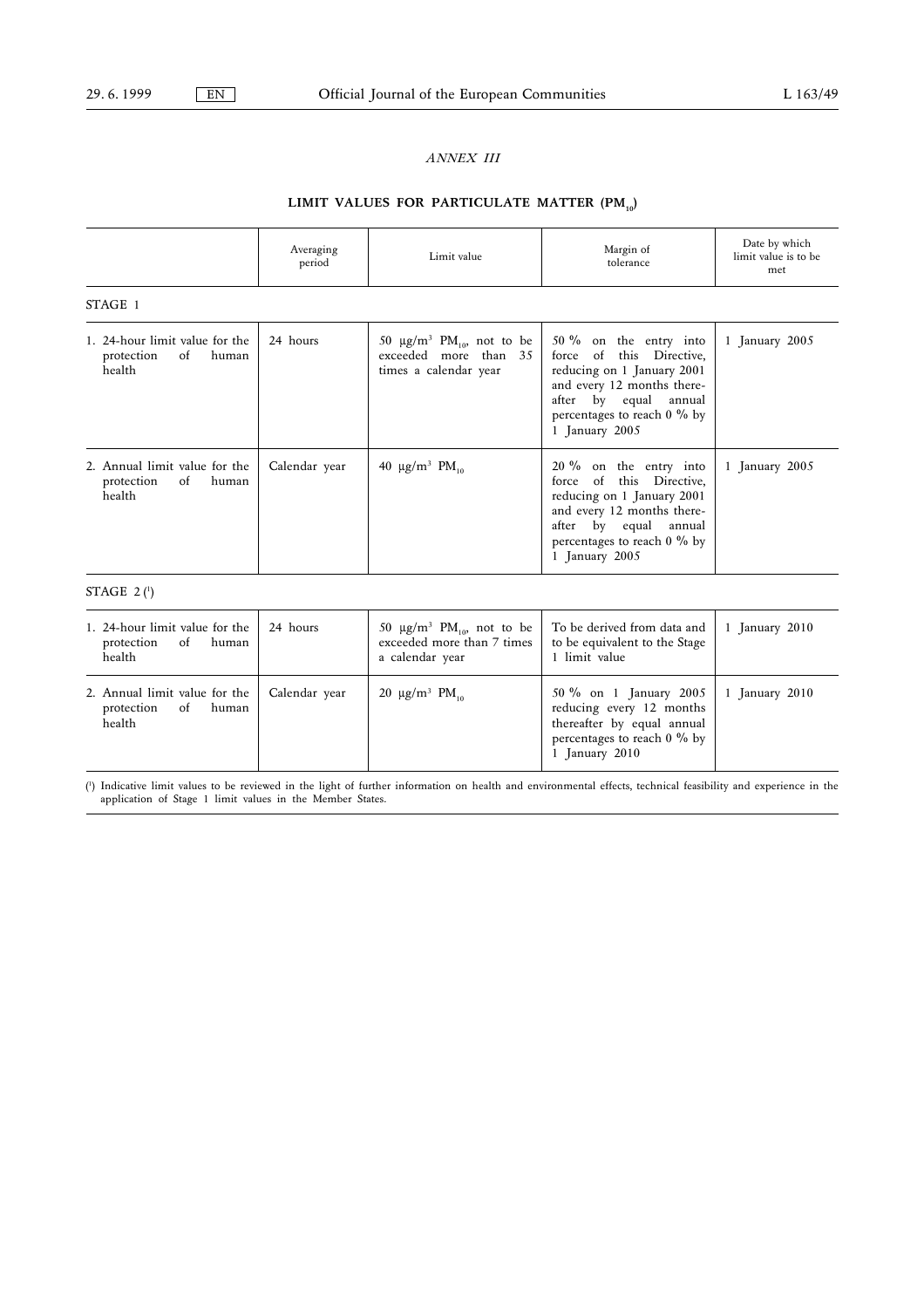# *ANNEX IV*

# **LIMIT VALUE FOR LEAD**

|                                                             | Averaging<br>period | Limit value                        | Margin of tolerance                                                                                                                                                                                                                                                                                                                      | Date by which limit<br>value is to be met                                                                                                                                                                                                                                                                                                                                 |
|-------------------------------------------------------------|---------------------|------------------------------------|------------------------------------------------------------------------------------------------------------------------------------------------------------------------------------------------------------------------------------------------------------------------------------------------------------------------------------------|---------------------------------------------------------------------------------------------------------------------------------------------------------------------------------------------------------------------------------------------------------------------------------------------------------------------------------------------------------------------------|
| Annual limit value<br>for the protection<br>of human health | Calendar year       | $0,5 \ \mu g/m^3$ ( <sup>1</sup> ) | 100 $\%$ on the entry into<br>force of this Directive,<br>reducing on 1 January<br>2001 and every 12<br>months thereafter by<br>equal annual percent-<br>ages to reach $0\%$ by 1<br>January $2005$ , or by 1<br>January 2010 in the<br>immediate vicinity of<br>specific point sources, of<br>which the Commission<br>must be notified. | 1 January 2005, or $1$ Ja-<br>nuary 2010 in<br>the<br>immediate vicinity of<br>specific industrial sources<br>situated on sites contam-<br>inated by decades of<br>industrial activities. The<br>Commission must be<br>notified of those sources<br>by 19 July 2001 $(2)$ . In<br>such cases, the limit value<br>as from 1 January 2005<br>will be $1.0 \text{ µg/m}^3$ . |

( 1 ) The process laid down in Article 10 for the review of this Directive will include consideration of the possibility of supplementing or replacing the limit value by a deposition limit value in the immediate vicinity of point sources.

( 2 ) Such notification must be accompanied by appropriate justification. The area in which higher limit values apply must not extend further than 1 000 m from such specific sources.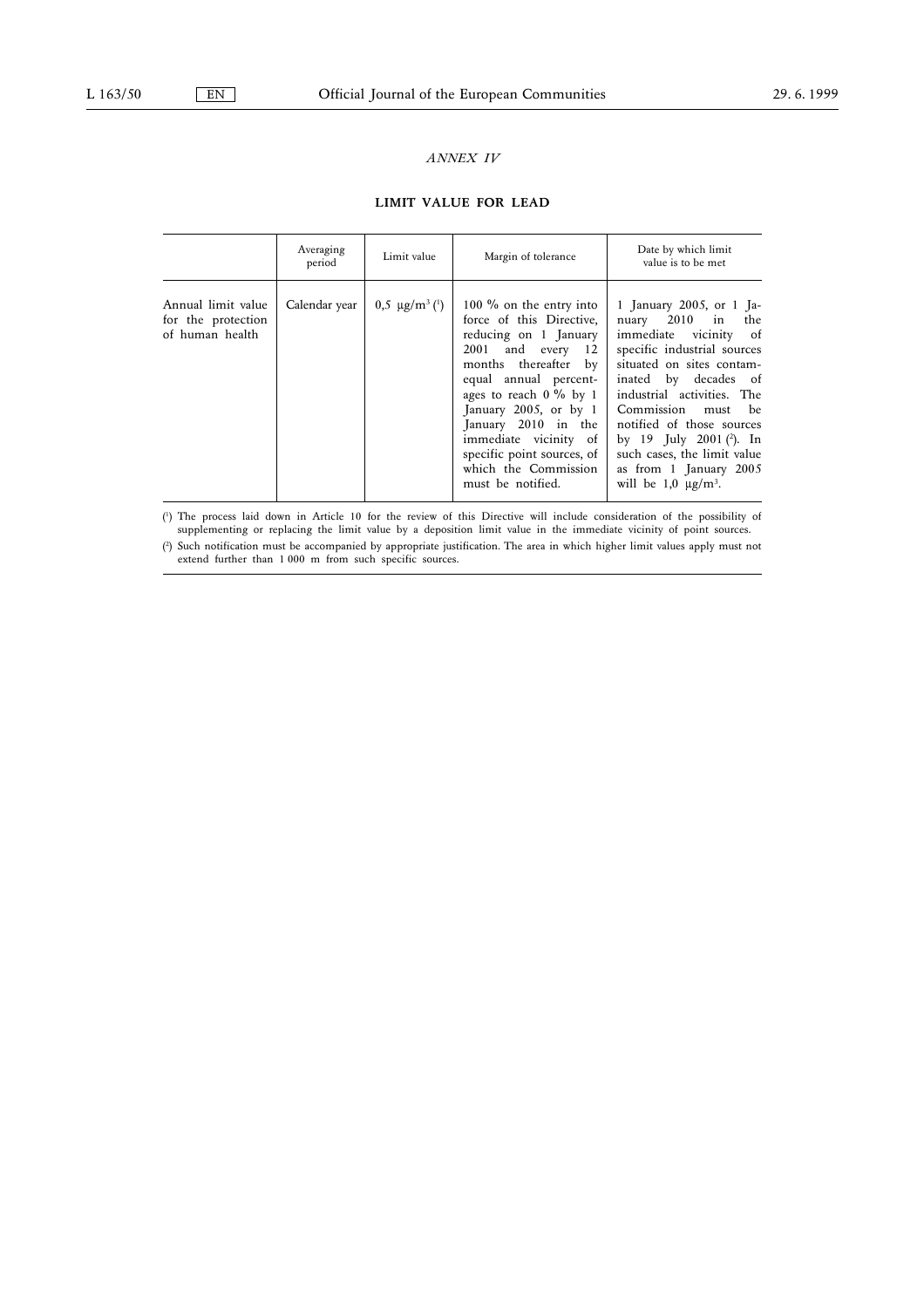## *ANNEX V*

### **DETERMINATION OF REQUIREMENTS FOR ASSESSMENT OF CONCENTRATIONS OF SULPHUR DIOXIDE, NITROGEN DIOXIDE (NO2 ), AND OXIDES OF NITROGEN (NOx), PARTICULATE MATTER (PM10) AND LEAD IN AMBIENT AIR WITHIN A ZONE OR AGGLOMERATION**

# I. **Upper and lower assessment thresholds**

The following upper and lower assessment thresholds will apply:

(a) SULPHUR DIOXIDE

|                            | Health protection                                                                                                                          | Ecosystem protection                                          |
|----------------------------|--------------------------------------------------------------------------------------------------------------------------------------------|---------------------------------------------------------------|
| Upper assessment threshold | $60\%$ of 24-hour limit value<br>$(75 \text{ µg/m}^3, \text{ not to be exceeded})$<br>more than 3 times in any<br>calender year)           | $60\%$ of winter limit value (12)<br>$\mu$ g/m <sup>3</sup> ) |
| Lower assessment threshold | 40 $\%$ of 24-hour limit value<br>$(50 \text{ }\mu\text{g/m}^3, \text{ not to be exceeded})$<br>more than 3 times in any<br>calender year) | 40 % of winter limit value (8)<br>$\mu$ g/m <sup>3</sup> )    |

## (b) NITROGEN DIOXIDE AND OXIDES OF NITROGEN

|                                 | Hourly limit value<br>for the protection<br>of human health<br>(NO <sub>2</sub> )                                                             | Annual limit value<br>for the protection of<br>human health<br>(NO <sub>2</sub> ) | Annual limit value for<br>the protection of<br>vegetation<br>(NO <sub>.)</sub> ) |
|---------------------------------|-----------------------------------------------------------------------------------------------------------------------------------------------|-----------------------------------------------------------------------------------|----------------------------------------------------------------------------------|
| Upper assessment thres-<br>hold | 70 % of limit value<br>$(140 \text{ µg/m}^3, \text{ not to be})$<br>exceeded more than<br>18<br>times<br>in<br>any<br>calender year)          | 80 % of limit value<br>$(32 \text{ µg/m}^3)$                                      | $80\%$ of limit value (24)<br>$\mu$ g/m <sup>3</sup> )                           |
| Lower assessment<br>threshold   | 50 % of limit value<br>$(100 \text{ }\mu\text{g/m}^3, \text{ not to be})$<br>exceeded more than<br>18<br>times<br>in<br>any<br>calender year) | 65 % of limit value<br>$(26 \text{ \mu g/m}^3)$                                   | 65 % of limit value<br>$(19.5 \text{ µg/m}^3)$                                   |

## (c) PARTICULATE MATTER

The upper and lower assessment thresholds for  $PM_{10}$  are based on the indicative limit values for 1 January 2010.

|                            | 24-hour average                                                                                                          | Annual average                                   |
|----------------------------|--------------------------------------------------------------------------------------------------------------------------|--------------------------------------------------|
| Upper assessment threshold | 60 % of limit value (30 $\mu$ g/m <sup>3</sup> ,<br>not to be exceeded more than<br>seven times in any calender<br>year) | 70 % of limit value $(14 \text{ µg/m}^3)$        |
| Lower assessment threshold | 40 % of limit value (20 $\mu$ g/m <sup>3</sup> ,<br>not to be exceeded more than<br>seven times in any calender<br>year) | 50 % of limit value (10 $\mu$ g/m <sup>3</sup> ) |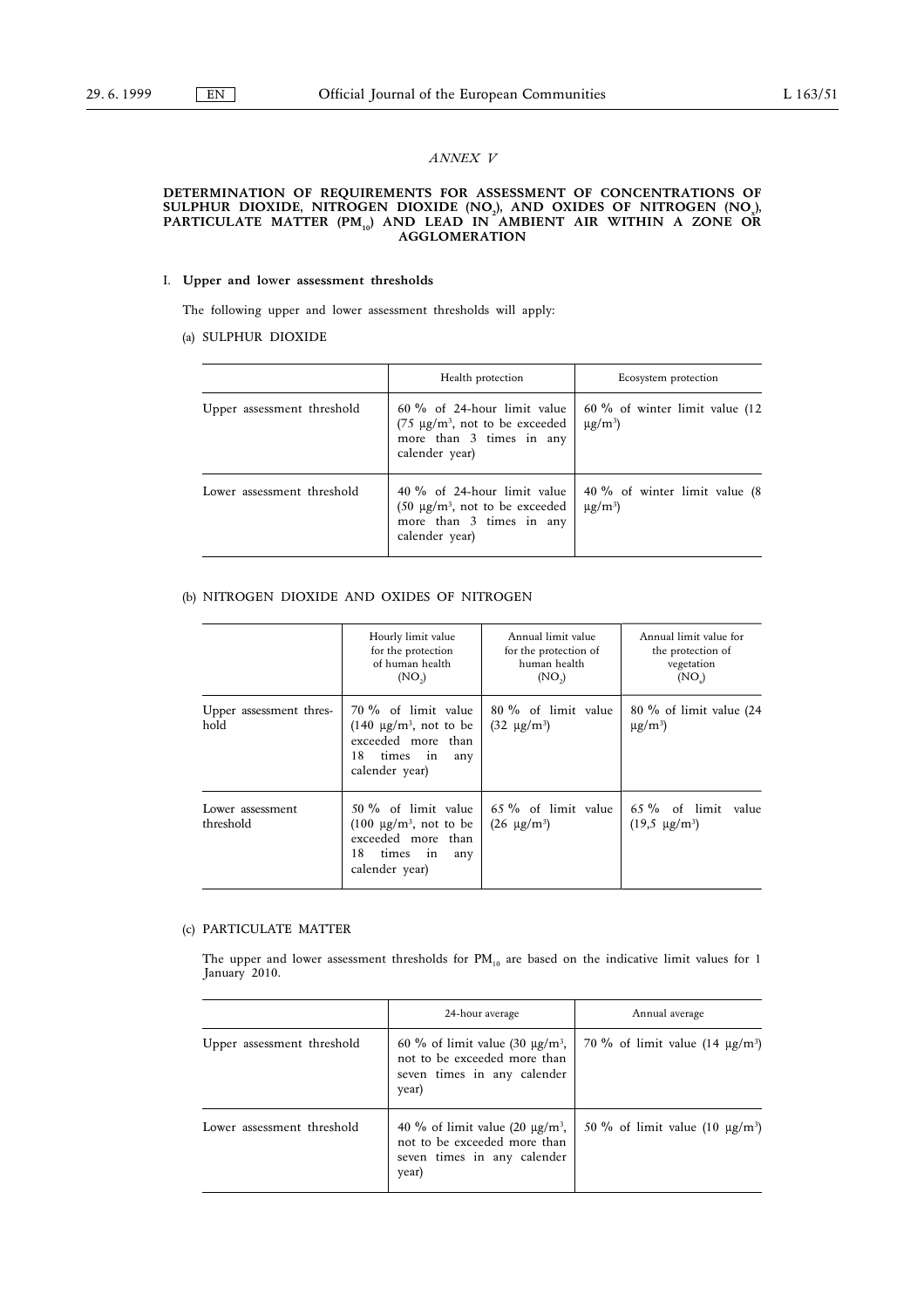# (d) LEAD

|                            | Annual average                                       |
|----------------------------|------------------------------------------------------|
| Upper assessment threshold | 70 % of limit value $(0,35 \text{ }\mu\text{g/m}^3)$ |
| Lower assessment threshold | 50 % of limit value $(0,25 \text{ µg/m}^3)$          |

### II. **Determination of exceedances of upper and lower assessment thresholds**

Exceedances of upper and lower assessment thresholds must be determined on the basis of concentrations during the previous five years where sufficient data are available. An assessment threshold will be deemed to have been exceeded if during those five years the total number of exceedances of the numerical concentration of the threshold is more than three times the number of exceedances allowed each year.

Where fewer than five years' data are available Member States may combine measurement campaigns of short duration during the period of the year and at locations likely to be typical of the highest pollution levels with results obtained from information from emission inventories and modelling to determine exceedances of the upper and lower assessment thresholds.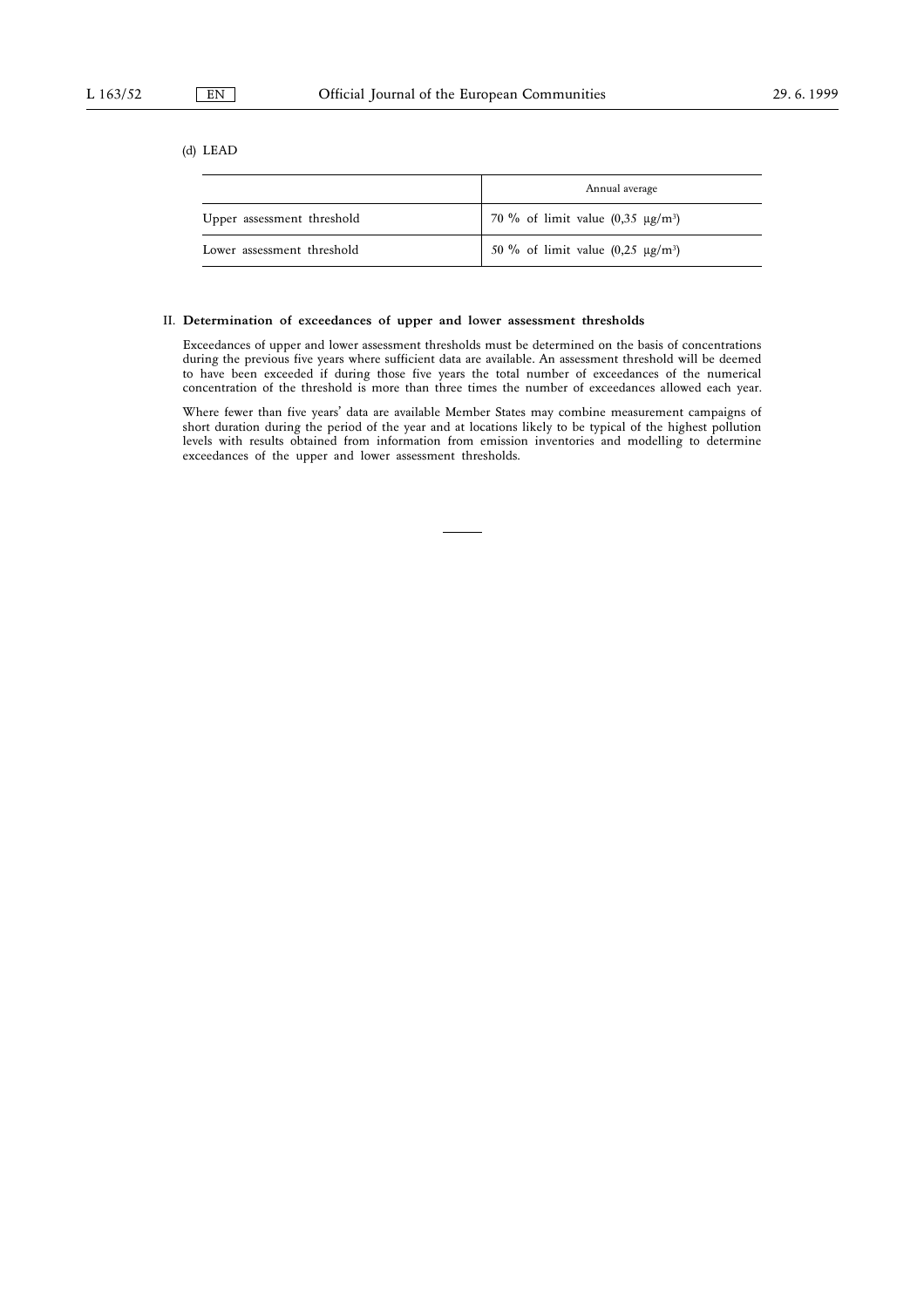#### *ANNEX VI*

### **LOCATION OF SAMPLING POINTS FOR THE MEASUREMENT OF SULPHUR DIOXIDE, NITROGEN DIOXIDE AND OXIDES OF NITROGEN, PARTICULATE MATTER AND LEAD IN AMBIENT AIR**

The following considerations will apply to fixed measurement.

### I. **Macroscale siting**

(a) *Protection of human health*

Sampling points directed at the protection of human health should be sited:

- (i) to provide data on the areas within zones and agglomerations where the highest concentrations occur to which the population is likely to be directly or indirectly exposed for a period which is significant in relation to the averaging period of the limit value(s);
- (ii) to provide data on levels in other areas within the zones and agglomerations which are representative of the exposure of the general population.

Sampling points should in general be sited to avoid measuring very small micro-environments in their immediate vicinity. As a guideline, a sampling point should be sited to be representative of air quality in a surrounding area of no less than  $200 \text{ m}^2$  at traffic-orientated sites and of several square kilometres at urban-background sites.

Sampling points should also, where possible, be representative of similar locations not in their immediate vicinity.

Account should be taken of the need to locate sampling points on islands, where that is necessary for the protection of human health.

(b) *Protection of ecosystems and vegetation.*

Sampling points targeted at the protection of ecosystems or vegetation should be sited more than 20 km from agglomerations or more than 5 km from other built-up areas, industrial installations or motorways. As a guideline, a sampling point should be sited to be representative of air quality in a surrounding area of at least 1 000 km<sup>2</sup>. A Member State may provide for a sampling point to be sited at a lesser distance or to be representative of air quality in a less extended area, taking account of geographical conditions.

Account should be taken of the need to assess air quality on islands.

### II. **Microscale siting**

The following guidelines should be met as far as practicable:

- the flow around the inlet sampling probe should be unrestricted without any obstructions affecting the airflow in the vicinity of the sampler (normally some metres away from buildings, balconies, trees, and other obstacles and at least 0,5 m from the nearest building in the case of sampling points representing air quality at the building line);
- in general, the inlet sampling point should be between 1,5 m (the breathing zone) and 4 m above the ground. Higher positions (up to 8 m) may be necessary in some circumstances. Higher siting may also be appropriate if the station is representative of a large area;
- the inlet probe should not be positioned in the immediate vicinity of sources in order to avoid the direct intake of emissions unmixed with ambient air;
- the sampler's exhaust outlet should be positioned so that recirculation of exhaust air to the sampler inlet is avoided;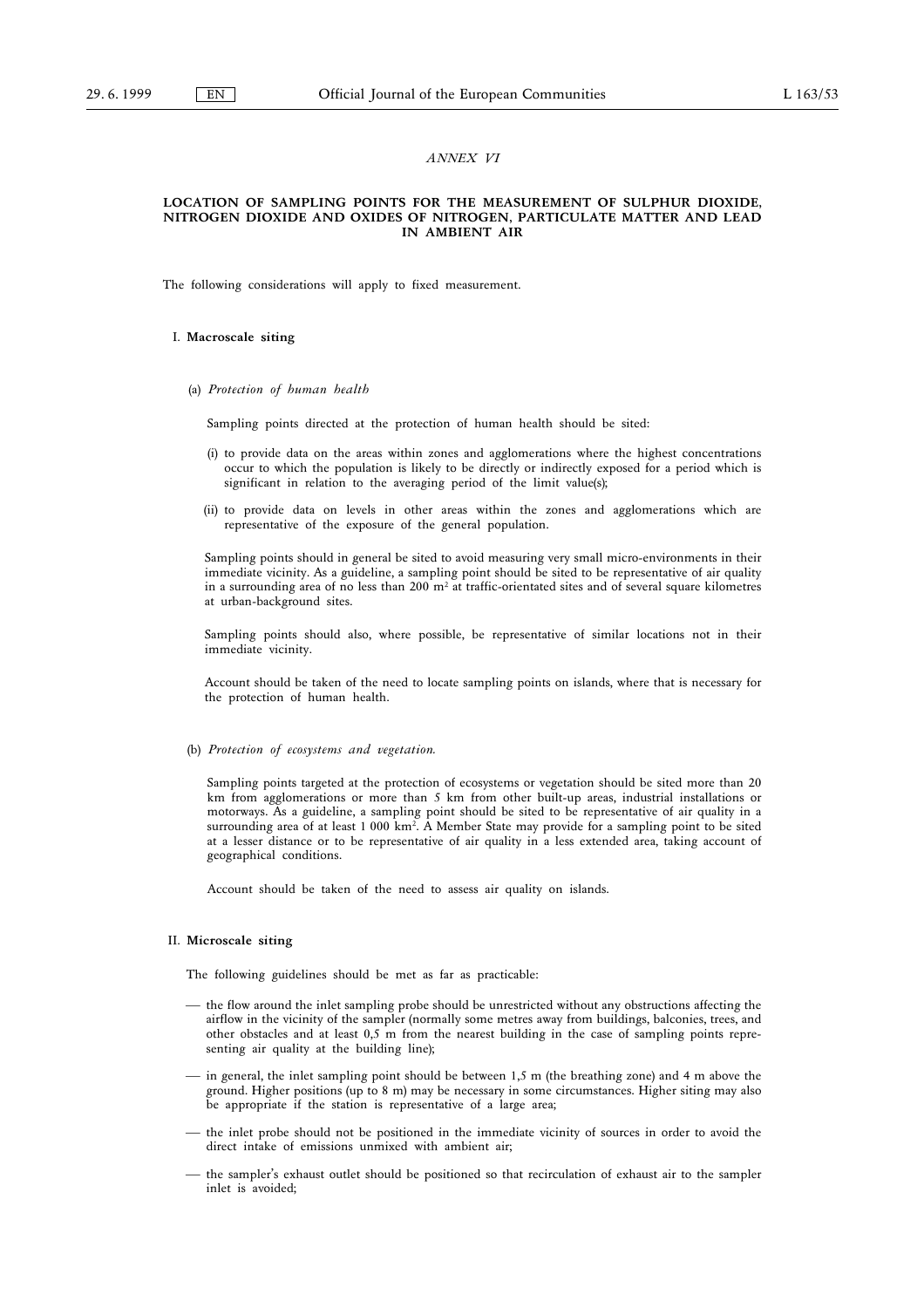- location of traffic-orientated samplers:
	- for all pollutants, such sampling points should be at least 25 m from the edge of major junctions and at least 4 m from the centre of the nearest traffic lane,
	- $f$  for nitrogen dioxide, inlets should be no more than 5 m from the kerbside,
	- for particulate matter and lead, inlets should be sited so as to be representative of air quality near to the building line.

The following factors may also be taken into account:

- interfering sources;
- security;
- access:
- availability of electrical power and telephone communications;
- visibility of the site in relation to its surroundings;
- safety of public and operators;
- the desirability of co-locating sampling points for different pollutants;
- planning requirements.

## III. **Documentation and review of site selection**

The site-selection procedures should be fully documented at the classification stage by such means as compass-point photographs of the surrounding area and a detailed map. Sites should be reviewed at regular intervals with repeated documentation to ensure that selection criteria remain valid over time.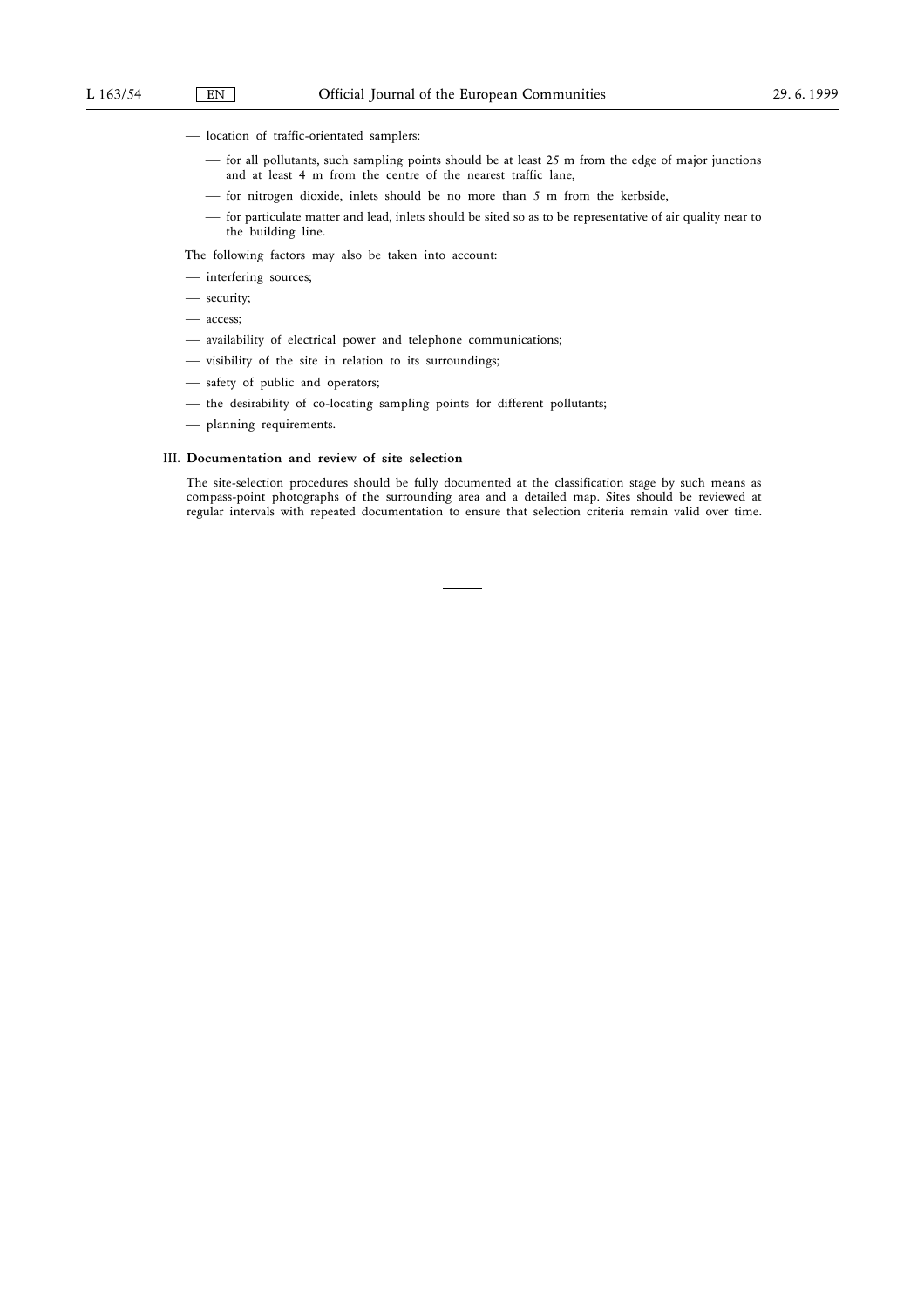## *ANNEX VII*

### **CRITERIA FOR DETERMINING MINIMUM NUMBERS OF SAMPLING POINTS FOR FIXED MEASUREMENT OF CONCENTRATIONS OF SULPHUR DIOXIDE (SO2), NITROGEN DIOXIDE (NO2 ) AND OXIDES OF NITROGEN, PARTICULATE MATTER AND LEAD IN AMBIENT AIR**

I. **Minimum number of sampling points for fixed measurement to assess compliance with limit values for the protection of human health and alert thresholds in zones and agglomerations where fixed measurement is the sole source of information**

(a) *Diffuse sources*

| Population<br>of agglomeration<br>or zone<br>(thousands) | If concentrations exceed<br>the upper assessment<br>threshold                                                                                | If maximum<br>concentrations are<br>between the upper and<br>lower assessment<br>thresholds | For $SO_2$ and $NO_2$ ,<br>in agglomerations where<br>maximum concentrations<br>are below the lower<br>assessment threshold |
|----------------------------------------------------------|----------------------------------------------------------------------------------------------------------------------------------------------|---------------------------------------------------------------------------------------------|-----------------------------------------------------------------------------------------------------------------------------|
| $0 - 250$                                                | $\mathbf{1}$                                                                                                                                 | $\mathbf{1}$                                                                                | not applicable                                                                                                              |
| 250-499                                                  | $\overline{2}$                                                                                                                               | $\mathbf{1}$                                                                                | $\mathbf{1}$                                                                                                                |
| 500-749                                                  | $\overline{2}$                                                                                                                               | 1                                                                                           | $\mathbf{1}$                                                                                                                |
| 750-999                                                  | 3                                                                                                                                            | $\mathbf{1}$                                                                                | $\mathbf{1}$                                                                                                                |
| 1 000-1 499                                              | $\overline{4}$                                                                                                                               | $\overline{2}$                                                                              | $\mathbf{1}$                                                                                                                |
| 1 500-1 999                                              | 5                                                                                                                                            | $\overline{2}$                                                                              | $\mathbf{1}$                                                                                                                |
| 2 000-2 749                                              | 6                                                                                                                                            | 3                                                                                           | $\overline{2}$                                                                                                              |
| 2750-3749                                                | 7                                                                                                                                            | 3                                                                                           | $\overline{2}$                                                                                                              |
| 3750-4749                                                | 8                                                                                                                                            | $\overline{4}$                                                                              | $\overline{2}$                                                                                                              |
| 4750-5999                                                | 9                                                                                                                                            | $\overline{4}$                                                                              | $\overline{2}$                                                                                                              |
| > 6000                                                   | 10                                                                                                                                           | 5                                                                                           | 3                                                                                                                           |
|                                                          | For $NO2$ and particu-<br>late matter: to include<br>at least one urban-<br>background<br>station<br>and one traffic-ori-<br>entated station |                                                                                             |                                                                                                                             |

## (b) *Point sources*

For the assessment of pollution in the vicinity of point sources, the number of sampling points for fixed measurement should be calculated taking into account emission densities, the likely distribution patterns of ambient-air pollution and the potential exposure of the population.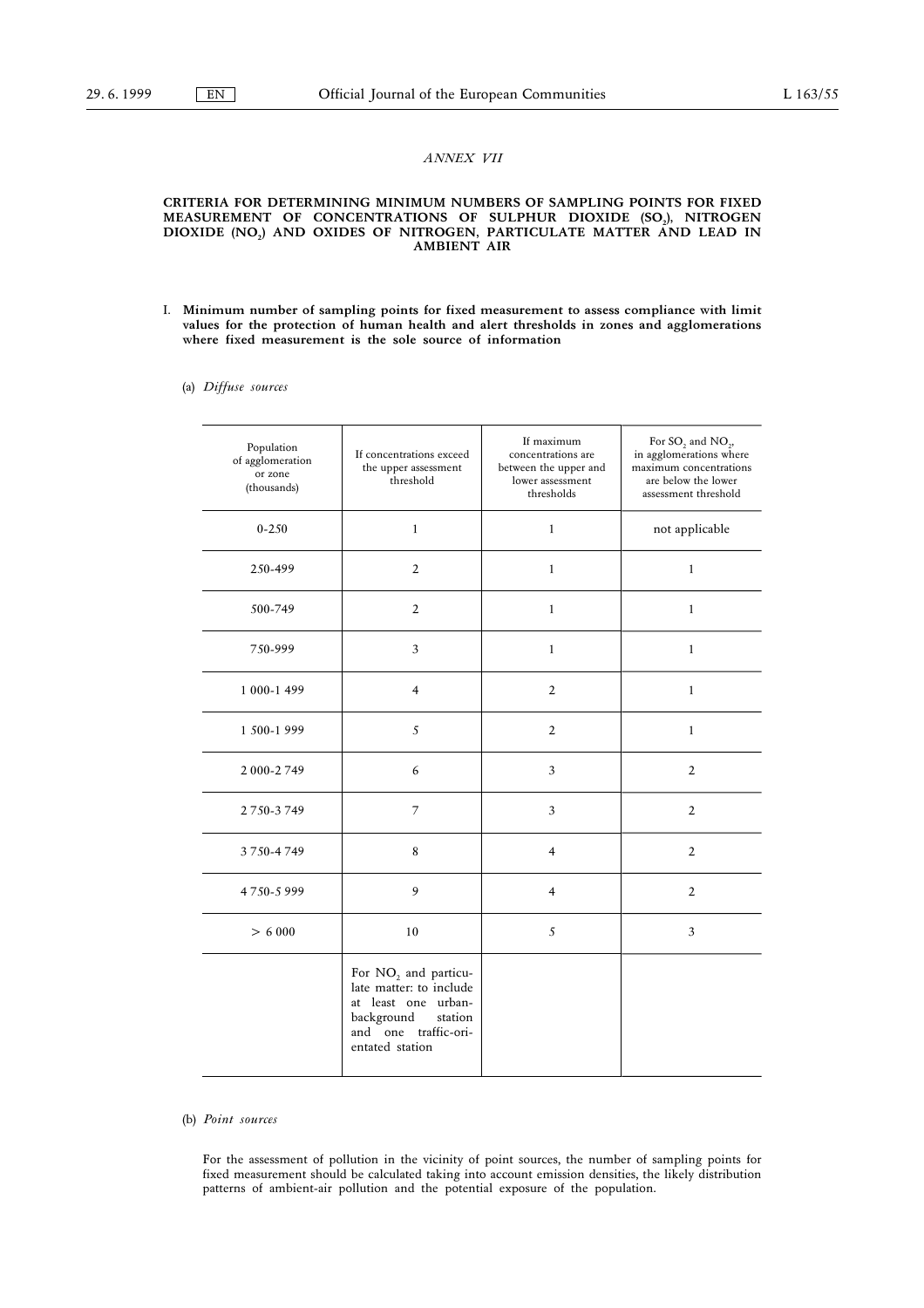#### II. **Minimum number of sampling points for fixed measurements to assess compliance with limit values for the protection of ecosystems or vegetation in zones other than agglomerations**

| If maximum concentrations exceed  | If maximum concentrations are between the upper |
|-----------------------------------|-------------------------------------------------|
| the upper assessment threshold    | and lower assessment thresholds                 |
| 1 station every 20 000 $\rm km^2$ | 1 station every 40 000 $\rm km^2$               |

In island zones the number of sampling points for fixed measurement should be calculated taking into account the likely distribution patterns of ambient-air pollution and the potential exposure of ecosystems or vegetation.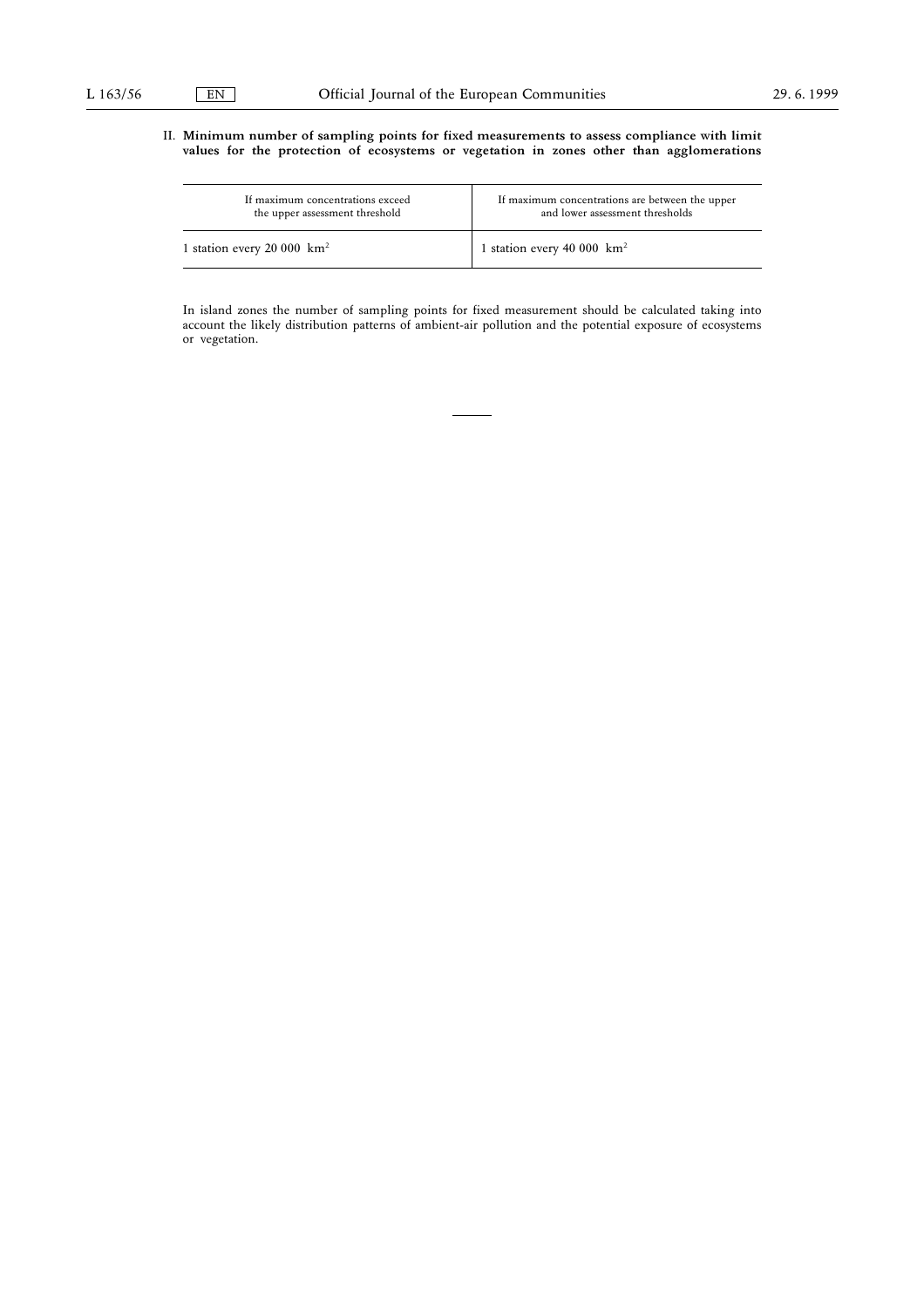## *ANNEX VIII*

## **DATA-QUALITY OBJECTIVES AND COMPILATION OF RESULTS OF AIR-QUALITY ASSESSMENT**

### I. **Data-quality objectives**

The following data-quality objectives for the required accuracy of assessment methods, of minimum time coverage and of data capture of measurement are laid down to guide quality-assurance programmes.

|                        | Sulphur dioxide, nitrogen dioxide<br>and oxides of nitrogen                                                                               | Particulate matter and lead                                                                                                               |
|------------------------|-------------------------------------------------------------------------------------------------------------------------------------------|-------------------------------------------------------------------------------------------------------------------------------------------|
| Continuous measurement |                                                                                                                                           |                                                                                                                                           |
| Accuracy               | $15\%$                                                                                                                                    | $25\%$                                                                                                                                    |
| Minimum data capture   | $90\%$                                                                                                                                    | $90\%$                                                                                                                                    |
| Indicative measurement |                                                                                                                                           |                                                                                                                                           |
| Accuracy               | $25\%$                                                                                                                                    | 50 %                                                                                                                                      |
| Minimum data capture   | $90\%$                                                                                                                                    | $90\%$                                                                                                                                    |
| Minimum time coverage  | 14 % (One measurement a<br>week at random, evenly distrib-<br>uted over the year, or eight<br>weeks evenly distributed over<br>the year.) | 14 % (One measurement a<br>week at random, evenly distrib-<br>uted over the year, or eight<br>weeks evenly distributed over<br>the year.) |
| Modelling              |                                                                                                                                           |                                                                                                                                           |
| Accuracy:              |                                                                                                                                           |                                                                                                                                           |
| Hourly averages        | $50\% - 60\%$                                                                                                                             |                                                                                                                                           |
| Daily averages         | $50\%$                                                                                                                                    | Not defined at present $(1)$                                                                                                              |
| Annual averages        | $30\%$                                                                                                                                    | $50\%$                                                                                                                                    |
| Objective estimation   |                                                                                                                                           |                                                                                                                                           |
| Accuracy:              | $75\%$                                                                                                                                    | $100\%$                                                                                                                                   |

( 1) Any amendment necessary to adapt this point to scientific and technical progress will be adopted in accordance with the procedure laid down in Article 12(2) of Directive 96/62/EC.

The accuracy of the measurement is defined as laid down in the 'Guide to the Expression of Uncertainty of Measurements' (ISO 1993) or in ISO 5725-1 'Accuracy (trueness and precision) of measurement methods and results' (1994). The percentages in the table are given for individual measurements averaged, over the period considered, by the limit value, for a 95 % confidence interval (bias + two times the standard deviation). The accuracy for continuous measurements should be interpreted as being applicable in the region of the appropriate limit value.

The accuracy for modelling and objective estimation is defined as the maximum deviation of the measured and calculated concentration levels, over the period considered by the limit value, without taking into account the timing of the events.

The requirements for minimum data capture and time coverage do not include losses of data due to the regular calibration or the normal maintenance of the instrumentation.

By way of derogation, Member States may apply random measurements instead of continuous measurements for particulate matter and lead if they can demonstrate to the Commission that accuracy within the 95 % confidence interval with respect to continuous monitoring is within 10 %. Random sampling must be spread evenly over the year.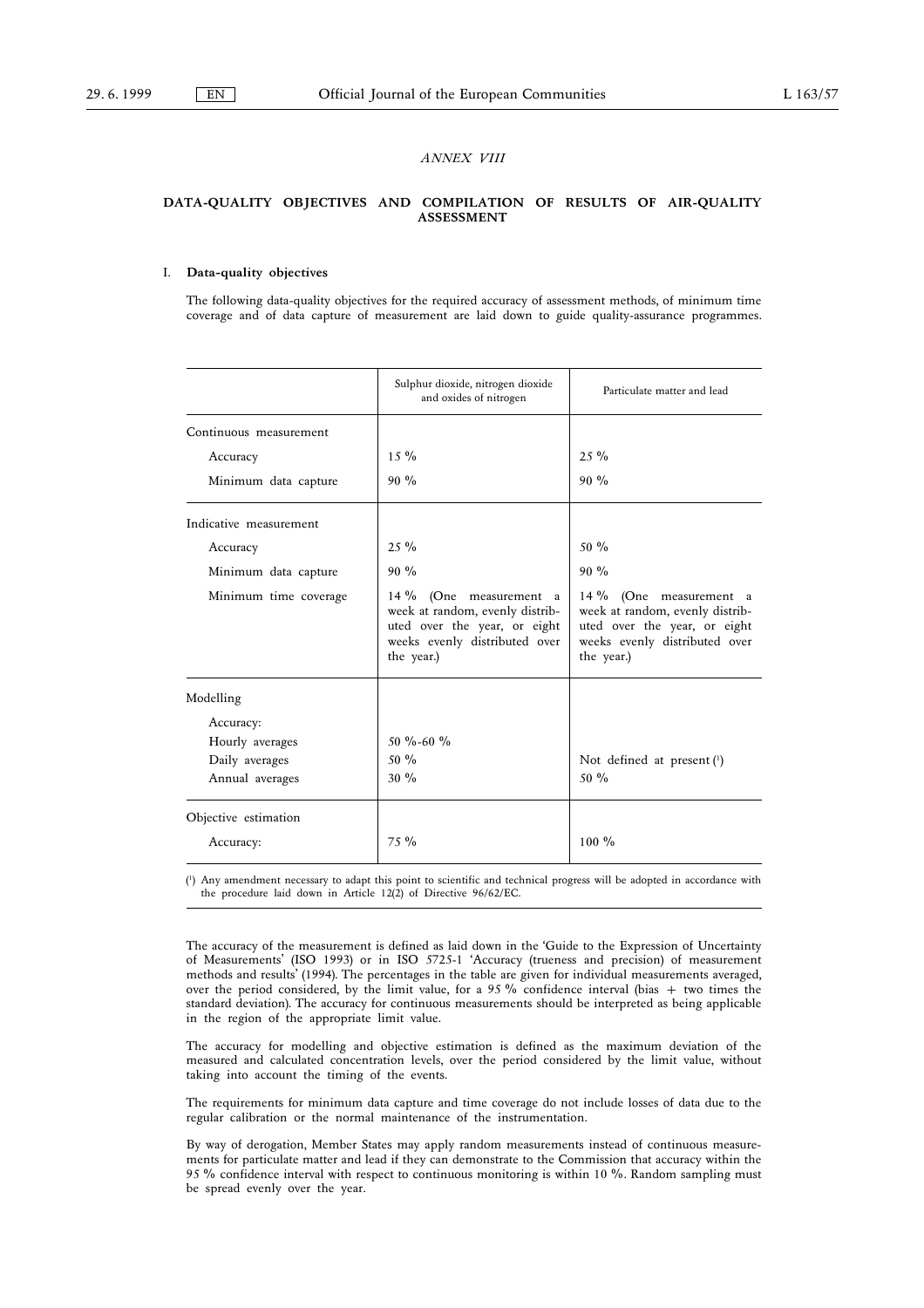### II. **Results of air quality assessment**

The following information should be compiled for zones or agglomerations within which sources other than measurement are employed to supplement information from measurement or as the sole means of air-quality assessment:

- a description of assessment activities carried out;
- the specific methods used, with references to descriptions of the method;
- the sources of data and information;
- a description of results, including accuracies and, in particular, the extent of any area or, if relevant, the length of road within the zone or agglomeration over which concentrations exceed limit value(s) or, as may be, limit value(s) plus applicable margin(s) of tolerance and of any area within which concentrations exceed the upper assessment threshold or the lower assessment threshold;
- for limit values the object of which is the protection of human health, the population potentially exposed to concentrations in excess of the limit value.

Where possible, Member States should compile maps showing concentration distributions within each zone and agglomeration.

### III. **Standardisation**

For sulphur dioxide and oxides of nitrogen the volume must be standardised at a temperature of 293 °K and a pressure of 101,3 kPa.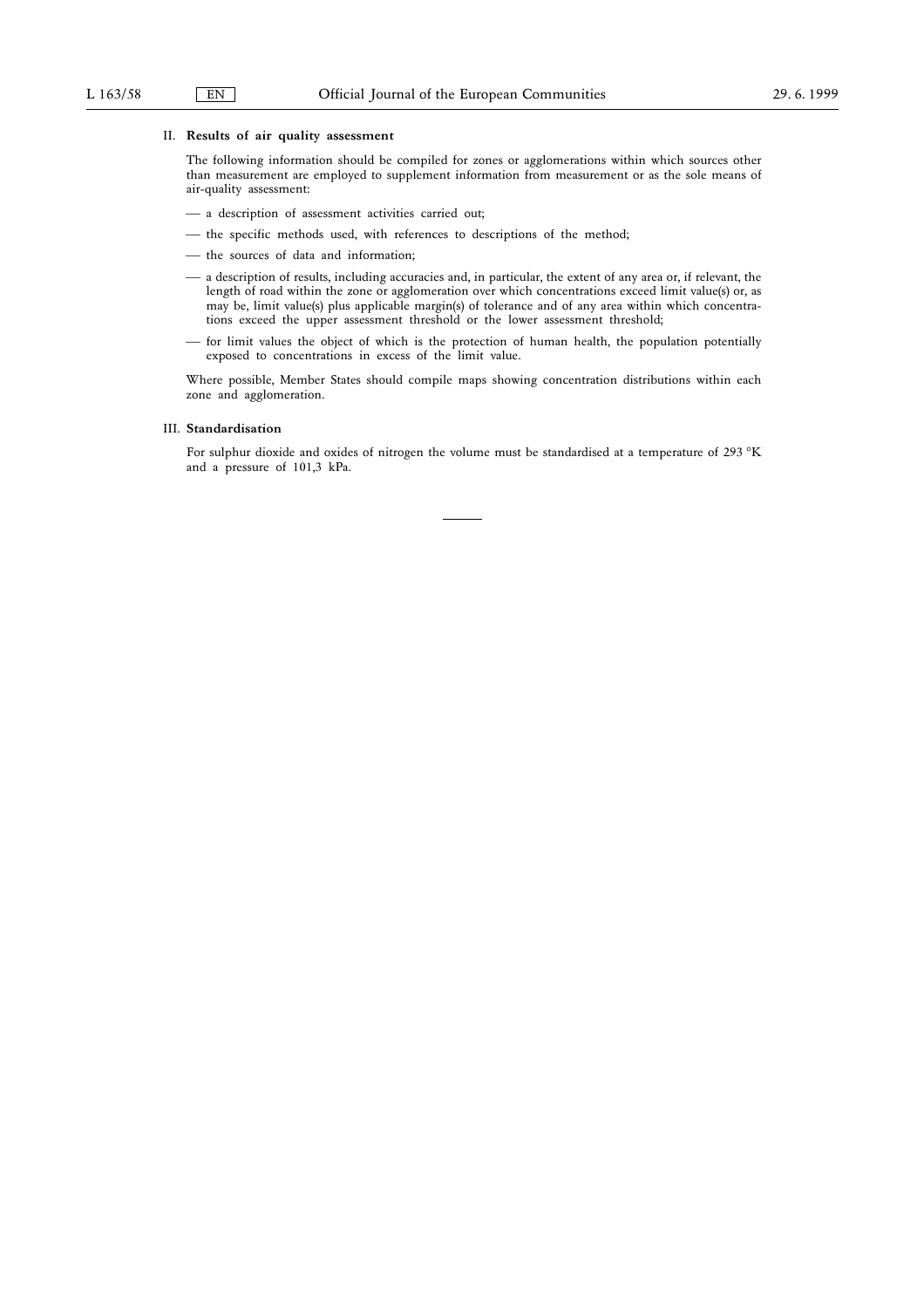#### *ANNEX IX*

### **REFERENCE METHODS FOR ASSESSMENT OF CONCENTRATIONS OF SULPHUR DIOXIDE, NITROGEN DIOXIDE AND OXIDES OF NITROGEN, PARTICULATE MATTER** (PM<sub>10</sub> AND PM<sub>25</sub>) AND LEAD

#### I. **Reference method for the analysis of sulphur dioxide:**

ISO/FDIS 10498 (Standard in draft) Ambient air determination of sulphur dioxide ultraviolet fluorescence method.

A Member State may use any other method which it can demonstrate gives results equivalent to the above method.

## II. **Reference method for the analysis of nitrogen dioxide and oxides of nitrogen:**

ISO 7996: 1985 Ambient air  $-$  determination of the mass concentrations of nitrogen oxides  $$ chemiluminescence method.

A Member State may use any other method which it can demonstrate gives results equivalent to the above method.

### III.A **Reference method for the sampling of lead:**

The reference method for the sampling of lead will be that described in the Annex to Directive 82/884/EEC until such time as the limit value in Annex IV to this Directive is to be met, when the reference method will be that for  $PM_{10}$  as laid down in Section IV of this Annex.

A Member State may use any other method which it can demonstrate gives results equivalent to the above method.

### III.B **Reference method for the analysis of lead:**

ISO 9855: 1993 Ambient air Determination of the particulate lead content of aerosols collected in filters. Atomic absorption spectroscopy method.

A Member State may use any other method which it can demonstrate gives results equivalent to the above method.

#### IV. Reference method for the sampling and measurement of PM<sub>10</sub>

The reference method for the sampling and measurement of  $PM_{10}$  will be that described in EN 12341<br>'Air Quality — Field Test Procedure to Demonstrate Reference Equivalence of Sampling Methods for the  $PM_{10}$  fraction of particulate matter'. The measurement principle is based on the collection on a filter of the  $\overline{P}M_{10}$  fraction of ambient particulate matter and the gravimetric mass determination.

A Member State may use any other method which it can demonstrate gives results equivalent to the above method or any other method which the Member State concerned can demonstrate displays a consistent relationship to the reference method. In that event the results achieved by that method must be corrected by a relevant factor to produce results equivalent to those that would have been achieved by using the reference method.

Each Member State must inform the Commission of the method used to sample and measure  $PM_{10}$ . The Commission must as soon as possible carry out intercomparison exercises for  $PM_{10}$  sampling and measurement methods in order to provide information for the review of this Directive in accordance with Article 10.

#### V. Provisional reference method for the sampling and measurement of  $PM_{15}$

The Commission will produce guidelines, in consultation with the committee referred to in Article 12 of Directive 96/62/EEC, for an appropriate provisional reference method for the sampling and assessment of  $PM_{2,5}$  by 19 July 2001.

A Member State may use any other method which it considers suitable.

Each Member State must inform the Commission of the method used to sample and measure  $PM_{25}$ . The Commission must as soon as possible carry out intercomparison exercises for  $PM_{2,5}$  sampling and measurement methods in order to provide information for the review of this Directive in accordance with Article 10.